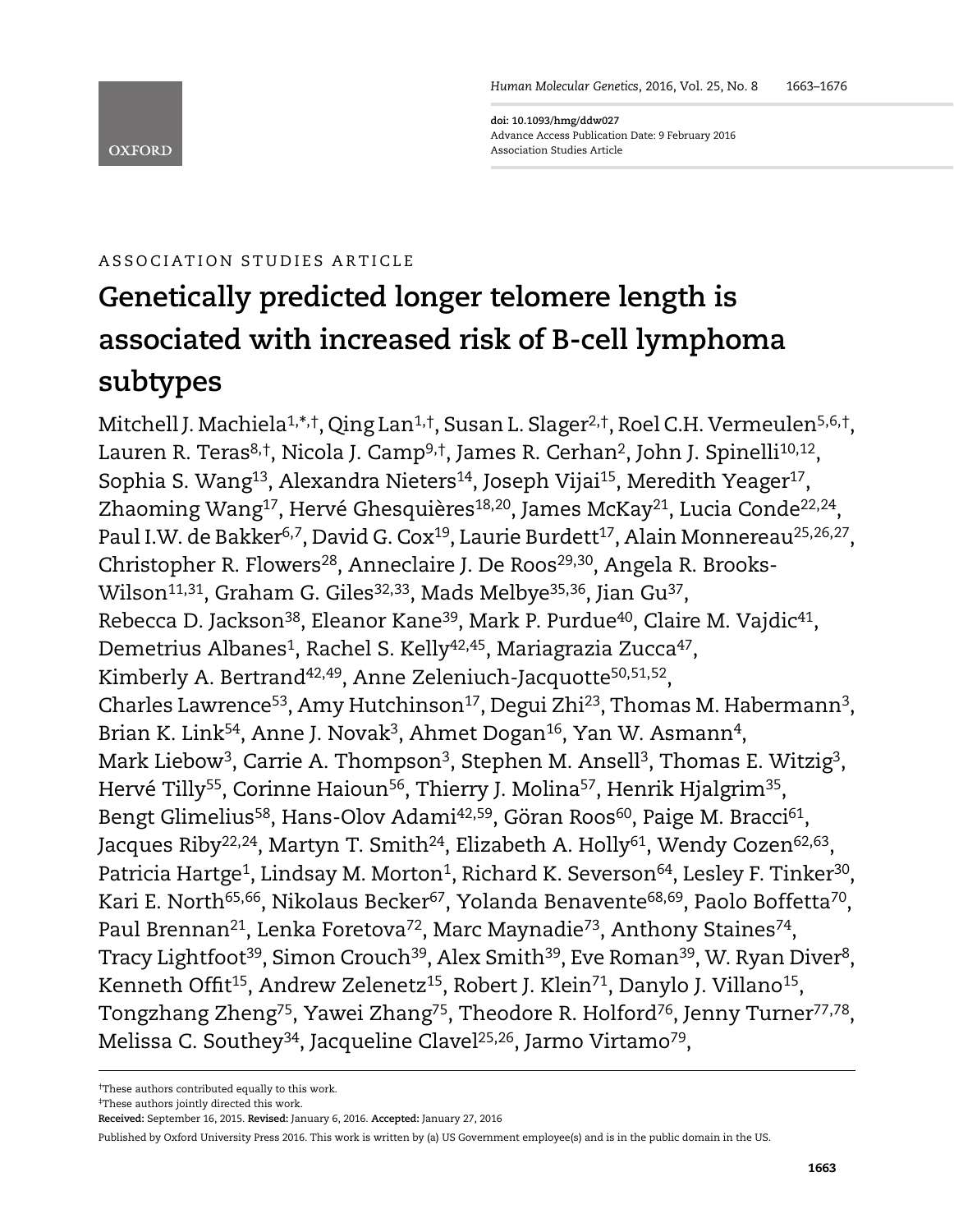Stephanie Weinstein<sup>1</sup>, Elio Riboli<sup>46</sup>, Paolo Vineis<sup>45,80</sup>, Rudolph Kaaks<sup>67</sup>, Heiner Boeing<sup>81</sup>, Anne Tjønneland<sup>82</sup>, Emanuele Angelucci<sup>83</sup>, Simonetta Di Lollo<sup>84</sup>, Marco Rais<sup>48</sup>, Immaculata De Vivo<sup>42,49</sup>, Edward Giovannucci<sup>42,49,43</sup>, Peter Kraft<sup>42,44</sup>, Jinyan Huang<sup>42</sup>, Baoshan Ma<sup>42,85</sup>, Yuanqing Ye<sup>37</sup>, Brian C.H. Chiu<sup>86</sup>, Liming Liang<sup>42,44</sup>, Ju-Hyun Park<sup>87</sup>, Charles C. Chung<sup>1</sup>, Dennis D. Weisenburger<sup>88</sup>, Joseph F. Fraumeni Jr<sup>1</sup>, Gilles Salles<sup>20,89,90</sup>, Martha Glenn<sup>9</sup>, Lisa Cannon-Albright<sup>9</sup>, Karen Curtin<sup>9</sup>, Xifeng Wu<sup>37,‡</sup>, Karin E. Smedby<sup>91,‡</sup>, Silvia de Sanjose<sup>68,69,‡</sup>, Christine F. Skibola<sup>22,24,‡</sup>, Sonja I. Berndt<sup>1,‡</sup>, Brenda M. Birmann<sup>49,‡</sup>, Stephen J. Chanock<sup>1,‡</sup> and Nathaniel Rothman1,‡

 $^{\rm 1}$ Division of Cancer Epidemiology and Genetics, National Cancer Institute, Bethesda, MD, USA,  $^{\rm 2}$ Department of Health Sciences Research, <sup>3</sup>Department of Medicine and <sup>4</sup>Division of Biomedical Statistics and Informatics, Department of Health Sciences Research, Mayo Clinic, Rochester, MN, USA, <sup>5</sup>Institute for Risk Assessment Sciences, Utrecht University, Utrecht, The Netherlands, <sup>6</sup>Julius Center for Health Sciences and Primary Care and  $^7$ Department of Medical Genetics and of Epidemiology, University Medical Center Utrecht, Utrecht, The Netherlands, <sup>8</sup>Epidemiology Research Program, American Cancer Society, Atlanta, GA, USA, <sup>9</sup>Department of Internal Medicine, University of Utah School of Medicine, Salt Lake City, UT, USA, <sup>10</sup>Cancer Control Research and <sup>11</sup>Genome Sciences Centre, BC Cancer Agency, Vancouver, BC, Canada, <sup>12</sup>School of Population and Public Health, University of British Columbia, Vancouver, BC, Canada, 13Division of Cancer Etiology, City of Hope Beckman Research Institute, Duarte, CA, USA, 14Center for Chronic Immunodeficiency, University Medical Center Freiburg, Freiburg, Baden-Württemberg, Germany, <sup>15</sup>Department of Medicine and <sup>16</sup>Departments of Laboratory Medicine and Pathology, Memorial Sloan Kettering Cancer Center, New York, NY, USA, <sup>17</sup>Cancer Genomics Research Laboratory, Division of Cancer Epidemiology and Genetics, National Cancer Institute, Gaithersburg, MD, USA, <sup>18</sup>Department of Hematology and <sup>19</sup>INSERM U1052, Cancer Research Center of Lyon, Centre Léon Bérard, Lyon, France, <sup>20</sup>Laboratoire de Biologie Moléculaire de la Cellule UMR 5239, Centre National de la Recherche Scientifique, Pierre benite Cedex, France, <sup>21</sup>International Agency for Research on Cancer (IARC), Lyon, France, <sup>22</sup>Department of Epidemiology, School of Public Health and Comprehensive Cancer Center and <sup>23</sup>Department of Biostatistics, University of Alabama at Birmingham, Birmingham, AL, USA, 24Division of Environmental Health Sciences, University of California Berkeley School of Public Health, Berkeley, CA, USA, 25Epidemiology of Childhood and Adolescent Cancers Group, INSERM, Center of Research in Epidemiology and Statistics Sorbonne Paris Cité (CRESS), Paris, France, <sup>26</sup>Université Paris Descartes, Paris, France, <sup>27</sup>Registre des hémopathies malignes de la Gironde, Institut Bergonié, Bordeaux Cedex, France, <sup>28</sup>Winship Cancer Institute, Emory University School of Medicine, Atlanta, GA, USA, <sup>29</sup>Department of Environmental and Occupational Health, Drexel University School of Public Health, Philadelphia, PA, USA, <sup>30</sup>Division of Public Health Sciences, Fred Hutchinson Cancer Research Center, Seattle, WA, USA, <sup>31</sup>Department of Biomedical Physiology and Kinesiology, Simon Fraser University, Burnaby, BC, Canada, <sup>32</sup>Cancer Epidemiology Centre, Cancer Council Victoria, Melbourne, VIC, Australia, <sup>33</sup>Centre for Epidemiology and Biostatistics, Melbourne School of Population and Global Health and <sup>34</sup>Genetic Epidemiology Laboratory, Department of Pathology, University of Melbourne, Melbourne, VIC, Australia, <sup>35</sup>Department of Epidemiology Research, Division of Health Surveillance and Research, Statens Serum Institut, Copenhagen, Denmark, 36Department of Medicine, Stanford University School of Medicine, Stanford, CA, USA, <sup>37</sup>Department of Epidemiology, MD Anderson Cancer Center, Houston, TX, USA, <sup>38</sup>Division of Endocrinology, Diabetes and Metabolism, The Ohio State University, Columbus, OH, USA, <sup>39</sup>Department of Health Sciences, University of York, York, UK, 40Ontario Health Study, Toronto, ON, Canada, 41Centre for Big Data Research in Health, University of New South Wales, Sydney, NSW, Australia, <sup>42</sup>Department of Epidemiology, <sup>43</sup>Department of Nutrition and 44Department of Biostatistics, Harvard School of Public Health, Boston, MA, USA, 45MRC-PHE Centre for Environment and Health, School of Public Health and <sup>46</sup>School of Public Health, Imperial College London, London, UK, <sup>47</sup>Department of Biomedical Science and <sup>48</sup>Department of Public Health, Clinical and Molecular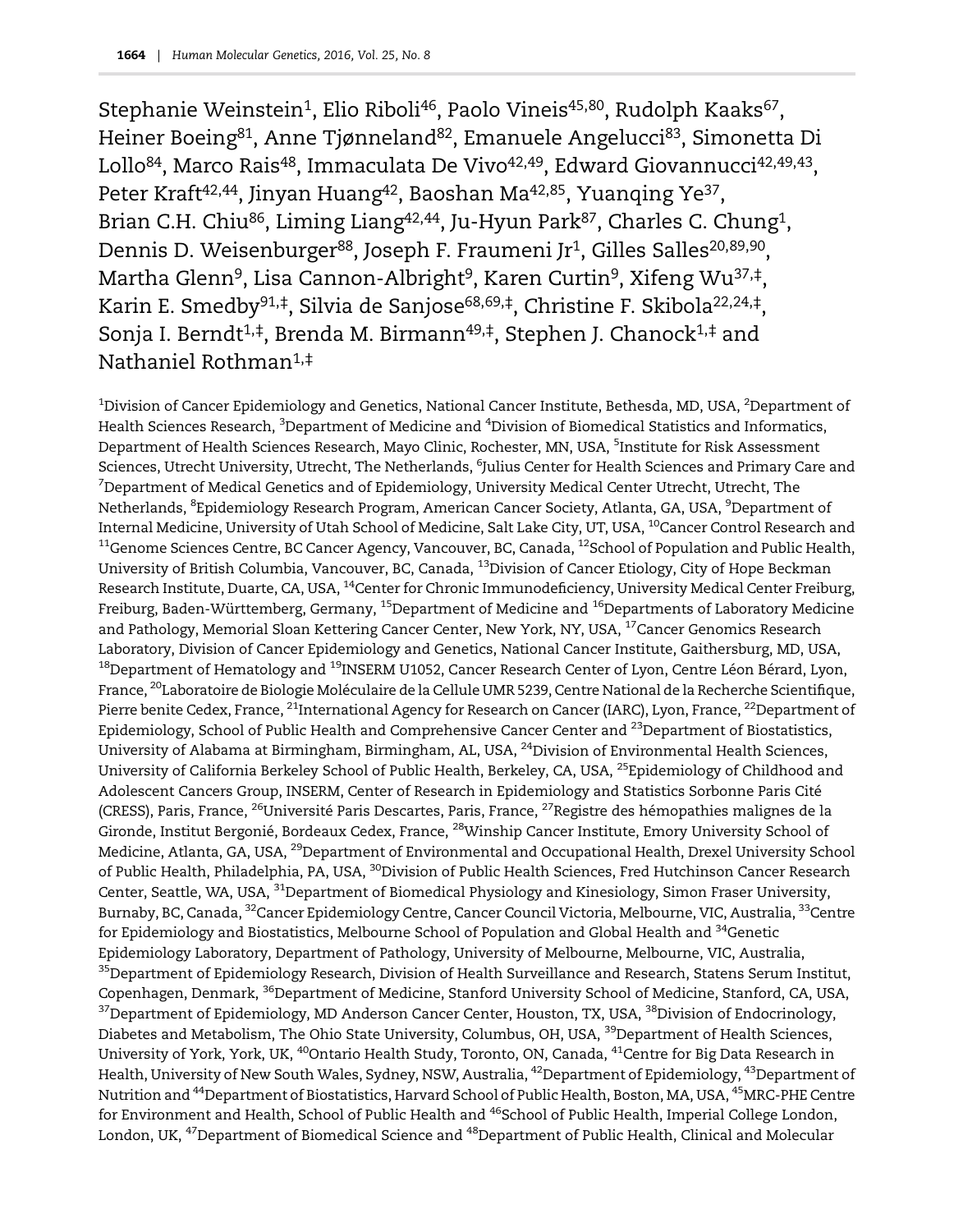Medicine, University of Cagliari, Monserrato, Cagliari, Italy, 49Channing Division of Network Medicine, Department of Medicine, Brigham and Women's Hospital and Harvard Medical School, Boston, MA, USA, <sup>50</sup>Department of Population Health and <sup>51</sup>Department of Environmental Medicine, New York University School of Medicine, New York, NY, USA, <sup>52</sup>Perlmutter Cancer Center, NYU Langone Medical Center, New York, NY, USA, <sup>53</sup>Westat, Rockville, MD, USA, <sup>54</sup>Department of Internal Medicine, Carver College of Medicine, The University of Iowa, Iowa City, IA, USA, 55Centre Heni Becquerel, Université de Rouen, Rouen, France, 56Lymphoid Malignancies Unit, Henri Mondor Hospital and University Paris Est, Créteil, France, <sup>57</sup>Department of Pathology, AP-HP, Necker Enfants malades, Université Paris Descartes, Sorbonne Paris Cité, France, 58Department of Immunology, Genetics and Pathology, Uppsala University, Uppsala, Sweden, <sup>59</sup>Department of Medical Epidemiology and Biostatistics, Karolinska Institutet, Stockholm, Sweden, <sup>60</sup>Department of Medical Biosciences, Umeå University, Umeå, Sweden, 61Department of Epidemiology and Biostatistics, University of California San Francisco, San Francisco, CA, USA, <sup>62</sup>Department of Preventive Medicine and <sup>63</sup>Norris Comprehensive Cancer Center, USC Keck School of Medicine, University of Southern California, Los Angeles, CA, USA, 64Department of Family Medicine and Public Health Sciences, Wayne State University, Detroit, MI, USA, <sup>65</sup>Department of Epidemiology and <sup>66</sup>Carolina Center for Genome Sciences, University of North Carolina at Chapel Hill, Chapel Hill, NC, USA, <sup>67</sup>Division of Cancer Epidemiology, German Cancer Research Center (DKFZ), Heidelberg, Baden-Württemberg, Germany, 68Cancer Epidemiology Research Programme, Catalan Institute of Oncology-IDIBELL, L'Hospitalet de Llobregat, Barcelona, Spain, <sup>69</sup>CIBER de Epidemiología y Salud Pública (CIBERESP), Barcelona, Spain, <sup>70</sup>The Tisch Cancer Institute and  $^{71}$ Icahn Institute for Genomics and Multiscale Biology, Department of Genetics and Genomic Sciences, Icahn School of Medicine at Mount Sinai, New York, NY, USA, <sup>72</sup>Department of Cancer Epidemiology and Genetics, Masaryk Memorial Cancer Institute and MF MU, Brno, Czech Republic, 73EA 4184, Registre des Hémopathies Malignes de Côte d'Or, University of Burgundy and Dijon University Hospital, Dijon, France, <sup>74</sup>School of Nursing and Human Sciences, Dublin City University, Dublin, Ireland, <sup>75</sup>Department of Environmental Health Sciences and <sup>76</sup>Department of Biostatistics, Yale School of Public Health, New Haven, CT, USA, <sup>77</sup>Faculty of Medicine and Health Sciences, Macquarie University, Sydney, NSW, Australia, <sup>78</sup>Department of Histopathology, Douglass Hanly Moir Pathology, Sydney, NSW, Australia, <sup>79</sup>Chronic Disease Prevention Unit, National Institute for Health and Welfare, Helsinki, Finland, <sup>80</sup>Human Genetics Foundation, Turin, Italy, <sup>81</sup>Department of Epidemiology, German Institute for Human Nutrition, Potsdam, Germany, <sup>82</sup>Danish Cancer Society Research Center, Copenhagen, Denmark, 83Hematology Unit, Ospedale Oncologico di Riferimento Regionale A. Businco, Cagliari, Italy, <sup>84</sup>Department of Surgery and Translational Medicine, Section of Anatomo-Pathology, University of Florence, Florence, Italy, <sup>85</sup>College of Information Science and Technology, Dalian Maritime University, Dalian, Liaoning Province, China, <sup>86</sup>Department of Health Studies, University of Chicago, Chicago, IL, USA, <sup>87</sup>Department of Statistics, Dongguk University, Seoul, Republic of Korea, <sup>88</sup>Department of Pathology, City of Hope National Medical Center, Duarte, CA, USA, <sup>89</sup>Department of Hematology, Hospices Civils de Lyon, Pierre benite Cedex, France, <sup>90</sup>Department of Hematology, Université Lyon-1, Pierre benite Cedex, France and <sup>91</sup>Department of Medicine, Solna, Karolinska Institutet, Karolinska University Hospital, Stockholm, Sweden

\*To whom correspondence should be addressed at: 8717 Grovemont Circle, Bethesda, MD 20892-9776, USA. Tel: +1 301 435 6391; Fax: +1 301 402 3134; Email: mitchell.machiela@nih.gov

# Abstract

Evidence from a small number of studies suggests that longer telomere length measured in peripheral leukocytes is associated with an increased risk of non-Hodgkin lymphoma (NHL). However, these studies may be biased by reverse causation, confounded by unmeasured environmental exposures and might miss time points for which prospective telomere measurement would best reveal a relationship between telomere length and NHL risk. We performed an analysis of genetically inferred telomere length and NHL risk in a study of 10 102 NHL cases of the four most common B-cell histologic types and 9562 controls using a genetic risk score (GRS) comprising nine telomere length-associated single-nucleotide polymorphisms. This approach uses existing genotype data and estimates telomere length by weighing the number of telomere length-associated variant alleles an individual carries with the published change in kb of telomere length. The analysis of the telomere length GRS resulted in an association between longer telomere length and increased NHL risk [four B-cell histologic types combined; odds ratio (OR) = 1.49, 95% CI 1.22–1.82, P-value = 8.5 × 10−<sup>5</sup> ]. Subtype-specific analyses indicated that chronic lymphocytic leukemia or small lymphocytic lymphoma (CLL/SLL) was the principal NHL subtype contributing to this association (OR = 2.60, 95% CI 1.93–3.51, P-value = 4.0 × 10<sup>−</sup>10). Significant interactions were observed across strata of sex for CLL/SLL and marginal zone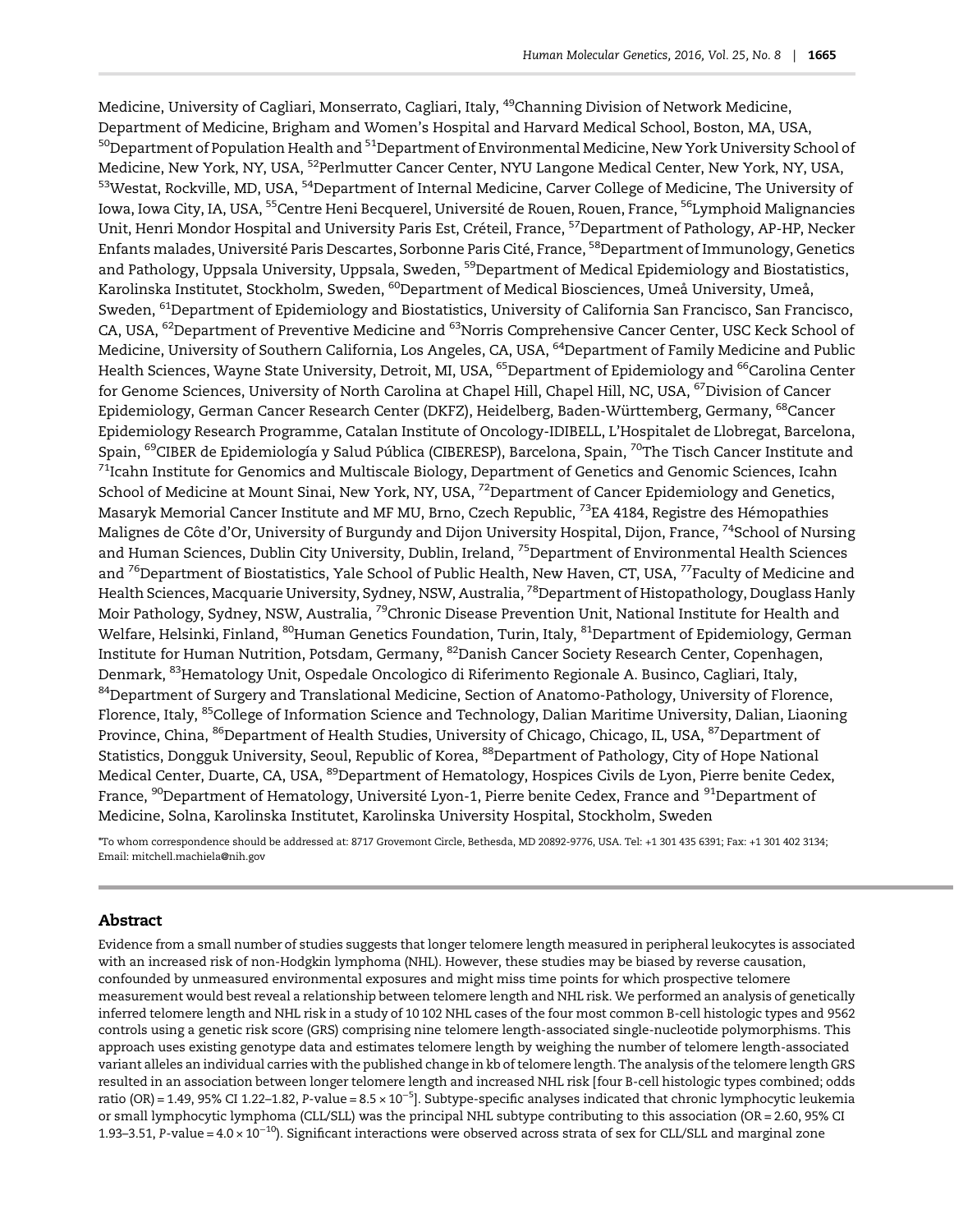lymphoma subtypes as well as age for the follicular lymphoma subtype. Our results indicate that a genetic background that favors longer telomere length may increase NHL risk, particularly risk of CLL/SLL, and are consistent with earlier studies relating longer telomere length with increased NHL risk.

## Introduction

Telomeres are repetitive AGGGTT nucleotide sequences that protect the ends of chromosomes from degradation and shorten during each round of cell division ([1,2](#page-11-0)). Excessive telomere shortening may lead to cellular senescence, genetic instability and apoptosis [\(3](#page-11-0)). Excessively long telomere length and upregulated telomerase activity may result in immortalized cells with unlimited potential for growth and proliferation ([4,5](#page-11-0)). The standard approach to measuring telomere length in large study populations is to measure circulating leukocyte telomere length by multiplex quantitative polymerase chain reactions [\(6\)](#page-11-0). Family studies suggest that telomere length is highly heritable ([7,8\)](#page-11-0). Recently, genome-wide association studies have identified nine common single-nucleotide polymorphisms (SNPs) that are robustly associated with circulating leukocyte telomere length (Table [1](#page-4-0)) [\(9](#page-11-0)–[11](#page-12-0)). When extrapolating association data with qPCR-based telomere length measurements back to Southern blot data, SNPs tagging these loci could explain up to 731 bp of telomere length. This is equivalent to an approximately 20 year or greater difference in age-related telomere attrition ([10\)](#page-12-0). While the total variance in telomere length explained by these variants is limited (∼1%), recent studies suggest that genetic risk scores (GRSs) of these variants have utility as surrogate measures of peripheral leukocyte telomere length in deciphering associations with coronary artery disease ([9\)](#page-11-0), Alzheimer's disease  $(12)$ , melanoma  $(13)$  and lung cancer  $(14,15)$ .

A few studies have investigated the association of telomere length measured in peripheral circulating leukocytes with non-Hodgkin lymphoma (NHL) risk. A prospective study by Lan et al. [\(16\)](#page-12-0) of a group of 107 incident male NHL cases and 107 matched controls found evidence that suggested longer relative telomere length, as measured by monochrome multiplex qPCR, might be associated with an increased risk of NHL and this association was similar across common NHL subtypes. A subsequent nested case–control study of 464 lymphoma cases and 464 matched controls from the European Prospective Investigation into Cancer (EPIC) cohort also found evidence that suggests longer telomere length is associated with an increased risk of B-cell lymphoma, particularly for diffuse large B-cell lymphoma (DLBCL) and follicular lymphoma (FL) ([17](#page-12-0)). Further evidence from Epstein–Barr virus-infected B-lymphocytes suggests that these cells express a phenotype of progressively increasing telomere length accompanied by the accumulation of promyelocytic leukemia nuclear bodies ([18](#page-12-0)). It is important to note that these studies investigated the relationship between telomere length and NHL risk, which is distinct from the studies that investigated the relationship between telomere length and NHL prognosis ([19,20](#page-12-0)).

Accumulating evidence indicates that longer telomere length may be associated with increased NHL risk although existing observational studies on telomere length can be confounded by insufficient adjustment for exposures that affect both NHL risk and telomere length; for example, Epstein–Barr infection affects telomere length [\(18\)](#page-12-0) and NHL risk [\(21](#page-12-0)), but was not adjusted for in prospective studies on telomere length and NHL risk ([16,17\)](#page-12-0). Existing studies on telomere length and NLH risk also might not capture the biological time points most relevant for determining NHL risk since single measurements of telomere length can be influenced by changes in psychological stress ([22\)](#page-12-0),

exercise [\(23\)](#page-12-0) and nutrition [\(24\)](#page-12-0). In addition, the aforementioned studies [\(16,17\)](#page-12-0) lacked the statistical power to consider potential subtype-specific associations with relative telomere length. Here, we used telomere length-associated genetic variants to investigate an association between genetically inferred telomere length and B-cell NHL in a large pooled study population that included four major histologic subtypes of B-cell NHL. Specifically, we used associations with individual telomere length-associated variants as well as an aggregate GRS to examine whether telomere length could modify the risk of four major types of B-cell NHL. Improved understanding of how telomere length is linked to NHL risk may provide a better insight into lymphomagenesis and could serve as a biomarker for future NHL risk assessment.

#### Results

Our analysis consisted of a pooled sample of 10 102 NHL cases and 9562 controls from samples of European descent (Table [2\)](#page-4-0). The NHL cases included 3104 chronic lymphocytic leukemia or small lymphocytic lymphoma (CLL/SLL), 3652 DLBCL, 2521 FL and 825 marginal zone lymphoma (MZL) cases. CLL and SLL are grouped together by REAL and WHO classifications since they are both different manifestations of the same neoplastic immunophenotype in which SLL is the solid phase and CLL is the circulating phase ([25,26](#page-12-0)). There were approximately equal numbers of men and women for NHL cases overall; however, there were more men with CLL/SLL and fewer men with MZL than women. The overall age range of participants was 15–94 years, with an overall median age of 64 years.

An overall excess of SNP associations with P < 0.05 was observed for the four NHL types combined (exact binomial P-value = 0.008) and for CLL/SLL and FL subtypes (exact binomial P-value = 0.001 and 0.008, respectively; Table [3](#page-5-0)). Associations were found for NHL subtypes combined (rs10936599, rs9420907 and rs11125529), CLL/SLL (rs10936599, rs2736100, rs7675998 and rs9420907), DLBCL (rs3027234) and FL (rs10936599, rs9420907 and rs755017). No evidence of association was observed between any of the nine telomere length-associated variants and MZL risk. Associations generally suggested that longer telomere length increased risk for certain NHL subtypes, with the exception of the associations between NHL subtypes combined and rs11125529, and FL and rs755017 where associations decreased risk.

Aggregate tests that compared a null model having only sex and age with an expanded model that included all nine telomere length-associated variants were also fit for the combined NHL types and for each NHL subtype (Table [3](#page-5-0)). Statistically significant aggregate associations of the nine telomere length-associated variants were observed for the combined NHL subtypes and for CLL/SLL and FL subtypes (P-values =  $5.0 \times 10^{-7}$ ,  $4.7 \times 10^{-9}$  and 0.01, respectively). DLBCL and MZL subtypes were not significantly associated with the nine variants in aggregate. These tests of the association with NHL overall and CLL/SLL and FL subtypes suggest that, in aggregate, one or more of the nine telomere lengthassociated variants are associated with overall NHL, CLL/SLL and FL risk, but give no information about the individual SNPs driving the association, the direction of the association or the effect size.

Analyses investigating the associations between a telomere length-associated GRS and NHL risk were conducted in which a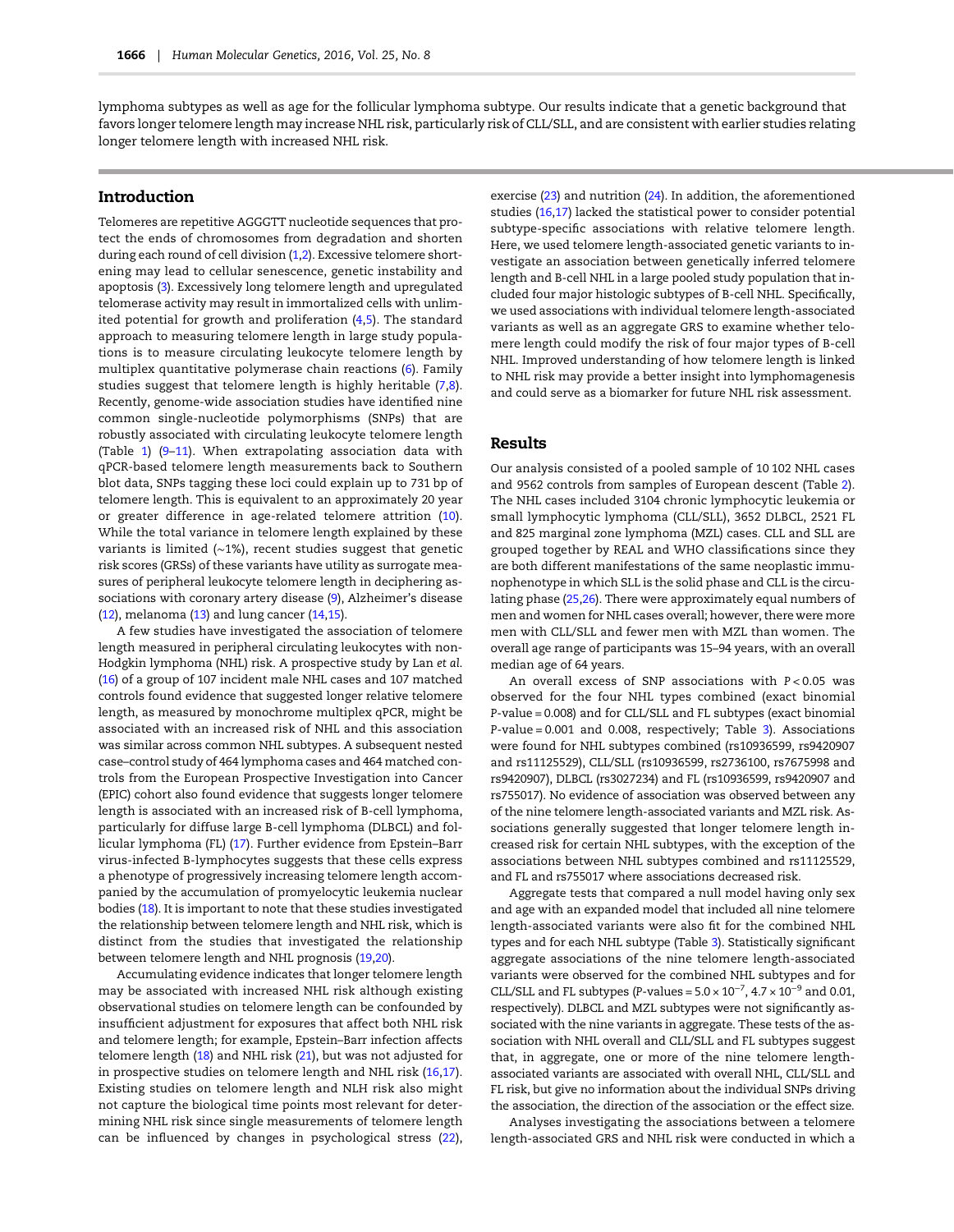<span id="page-4-0"></span>

| Table 1. Previously published variants associated with circulating leukocyte telomere length |  |  |  |  |  |  |  |  |  |  |
|----------------------------------------------------------------------------------------------|--|--|--|--|--|--|--|--|--|--|
|----------------------------------------------------------------------------------------------|--|--|--|--|--|--|--|--|--|--|

| <b>SNP</b> | Position (GRCh37/hg19) | Nearby gene | Short allele | Long allele <sup>a</sup> | MAF  | Published $\beta^b$ | Published P-value     | Reference           |
|------------|------------------------|-------------|--------------|--------------------------|------|---------------------|-----------------------|---------------------|
| rs10936599 | chr3:169492101         | TERC        | т            | C                        | 0.25 | 0.117               | $2.5 \times 10^{-31}$ | Codd et al. (9)     |
| rs2736100  | chr5:1286516           | TERT        | A            | C                        | 0.49 | 0.094               | $4.4 \times 10^{-19}$ | Codd et al. (9)     |
| rs7675998  | chr4:164007820         | NAF1        | A            | G                        | 0.22 | 0.090               | $4.3 \times 10^{-16}$ | Codd et al. (9)     |
| rs9420907  | chr10:105676465        | OBFC1       | A            | C                        | 0.14 | 0.083               | $6.9 \times 10^{-11}$ | Codd et al. (9)     |
| rs8105767  | chr19:22215441         | ZNF208      | A            | G                        | 0.30 | 0.058               | $1.1 \times 10^{-9}$  | Codd et al. (9)     |
| rs755017   | chr20:62421622         | RTEL1       | A            | G                        | 0.12 | 0.074               | $6.7 \times 10^{-9}$  | Codd et al. (9)     |
| rs11125529 | chr2:54475866          | ACYP2       | C            | Α                        | 0.14 | 0.067               | $4.5 \times 10^{-8}$  | Codd et al. (9)     |
| rs6772228  | chr3:58376019          | <b>PXK</b>  | Α            | т                        | 0.05 | 0.120               | $3.9 \times 10^{-10}$ | Pooley et al. (10)  |
| rs3027234  | chr17:8136092          | CTC1        | т            | C                        | 0.23 | 0.057               | $2.3 \times 10^{-8}$  | Mangino et al. (11) |

MAF, minor allele frequency.

<sup>a</sup>Long allele is allele associated with longer telomere length.

 $^{\rm b}$ β-estimate is reported in telomere kb per long allele.

Table 2. Descriptive characteristics of study participants with complete covariate information

|           | CLL/SLL      |          | <b>DLBCL</b> |          |                |          | MZL   |          |         | Combined NHL |  |
|-----------|--------------|----------|--------------|----------|----------------|----------|-------|----------|---------|--------------|--|
|           | Cases        | Controls | Cases        | Controls | Cases          | Controls | Cases | Controls | Cases   | Controls     |  |
| Sex       |              |          |              |          |                |          |       |          |         |              |  |
| Males     | 1796         | 5374     | 1861         | 5452     | 1168           | 5209     | 334   | 4527     | 5159    | 6119         |  |
| Females   | 1308         | 2297     | 1791         | 2617     | 1353           | 2551     | 491   | 1694     | 4943    | 3443         |  |
| % Males   | 58%          | 70%      | 51%          | 68%      | 46%            | 67%      | 40%   | 73%      | 51%     | 64%          |  |
|           | 3104         | 7671     | 3652         | 8069     | 2521           | 7760     | 825   | 6221     | 10 10 2 | 9562         |  |
| Age       |              |          |              |          |                |          |       |          |         |              |  |
| $10 - 20$ | $\mathbf 0$  | 5        | 25           | 6        | 0              | 20       | 1     | 4        | 26      | 21           |  |
| $20 - 30$ | 5            | 49       | 118          | 60       | 18             | 98       | 11    | 41       | 152     | 113          |  |
| $30 - 40$ | 36           | 181      | 268          | 222      | 138            | 273      | 25    | 129      | 467     | 332          |  |
| $40 - 50$ | 277          | 509      | 420          | 633      | 387            | 652      | 81    | 316      | 1165    | 954          |  |
| $50 - 60$ | 644          | 1323     | 790          | 1526     | 739            | 1416     | 170   | 968      | 2343    | 1957         |  |
| $60 - 70$ | 1169         | 2956     | 1031         | 3083     | 753            | 2847     | 274   | 2520     | 3227    | 3452         |  |
| $70 - 80$ | 849          | 2286     | 799          | 2205     | 415            | 2127     | 209   | 1953     | 2272    | 2364         |  |
| $80 - 90$ | 123          | 357      | 195          | 330      | 69             | 323      | 54    | 286      | 441     | 364          |  |
| 90-100    | $\mathbf{1}$ | 5        | 6            | 4        | $\overline{2}$ | 4        | 0     | 4        | 9       | 5            |  |
| Median    | 66           | 67       | 63           | 66       | 60             | 66       | 66    | 67       | 64      | 65           |  |
|           | 3104         | 7671     | 3652         | 8069     | 2521           | 7760     | 825   | 6221     | 10 10 2 | 9562         |  |

higher GRS indicates longer circulating leukocyte telomere length and a lower GRS indicates shorter telomere length (Table [3](#page-5-0)). Adjusting for sex and age, positive associations of the GRS were observed (i.e. indicating an increased risk with longer telomere length) for the four NHL types combined and for CLL/ SLL (P-values =  $8.5 \times 10^{-5}$  and  $4.0 \times 10^{-10}$ , respectively). When modeled as a decile of telomere length-associated GRS, a per decile increase in GRS was significantly associated with an increased risk of the four NHL subtypes combined ( per decile OR = 1.02, 95% CI 1.01–1.03, P-value = 0.0001) and with CLL/SLL (per decile OR = 1.05, 95% CI 1.03–1.06, P-value = 2.37 × 10<sup>-9</sup>), but not with the other NHL subtypes (Fig. [1\)](#page-6-0). Comparing the highest with the lowest decile of GRS, the ORs for the combined NHL subtypes and for CLL/SLL were 1.25 (95% CI 1.10-1.42, P-value = 0.0006) and 1.60 (95% CI 1.32–1.93, P-value = 1.32 × 10<sup>−6</sup>), respectively. When excluding CLL/SLL subtypes and doing a combined DLBCL, FL and MZL analysis, the odds ratio (OR) for the telomere length-associated GRS was 1.16 (95% CI 0.93–1.45, P-value = 0.18).

The Mendelian randomization analysis produced similar effect estimates as the GRS associations. In addition, the four NHL subtypes combined (likelihood-based method: OR = 1.50, 95% CI 1.22– 1.85, P-value =  $1.3 \times 10^{-4}$ ) and CLL/SLL subtypes (likelihood-based method: OR = 2.68, 95% CI 1.96–3.67, P-value =  $8.2 \times 10^{-10}$ ) were significantly associated with increasing telomere length (Table [3](#page-5-0) and Fig. [2](#page-7-0)). No significant Mendelian randomization effect estimates were observed for DLBCL, FL or MZL subtypes of NHL. Heterogeneity tests were conducted to assess if the telomere length-associated variant effects on telomere length were proportional to their effects on NHL risk. Significant evidence for heterogeneity was observed for the four NHL subtypes combined, CLL/SLL and FL subtypes  $(P$ -values =  $1.9 \times 10^{-4}$ , 0.04 and 0.01, respectively; Table [3\)](#page-5-0), with the rs755017 (RTEL1) and rs11125529 (ACYP2) telomere length-associated variants displaying the largest departures from expectation.

In the ASSET analysis, we further explored which of the four examined subtypes of NHL are associated with telomere length-associated variants and identified CLL/SLL as the predominant B-cell NHL subtype included in the majority of the observed associations (Table [4](#page-8-0)). For example, CLL/SLL appeared in the optimal subset for six of the nine telomere length-associated SNPs and in all four of the significant SNP associations. In addition, the strongest P-value association with the telomere length-associated GRS was observed for the CLL/SLL subtype.

To better characterize the association of telomere length with NHL risk, we investigated the magnitude of the association of the telomere length-associated GRS with NHL risk by sex and age groups. These associations were first investigated for all NHL subtypes combined. Men had a stronger OR for the telomere lengthassociated GRS (OR = 1.78, 95% CI 1.37-2.32, P-value =  $2.0 \times 10^{-5}$ )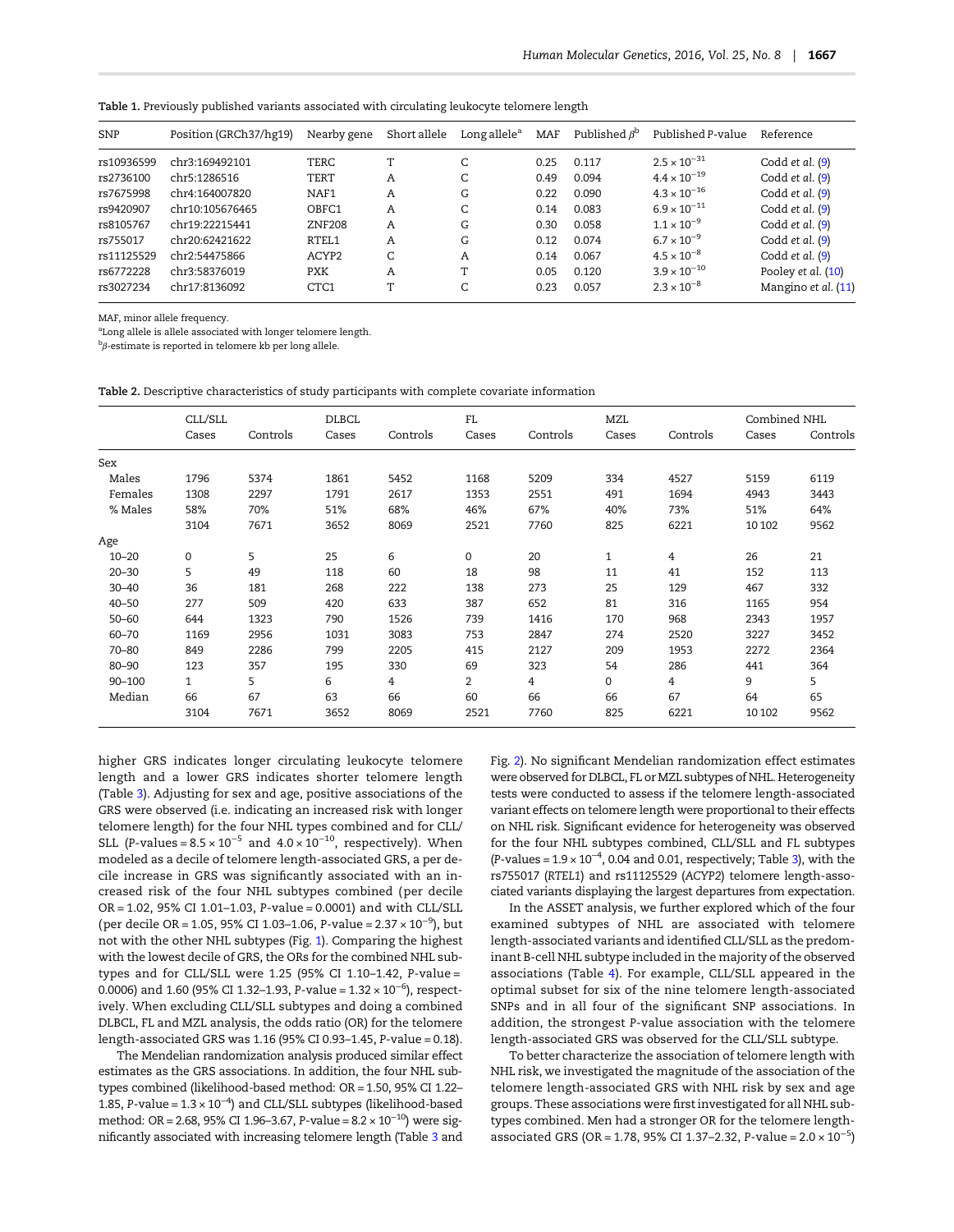| SNP (ref./alternate)            |           | All NHL subtypes |                          | CLL/SLL |               |                  | <b>DLBCL</b>             |               |           | FL.                      |               |           | MZL                      |               |         |
|---------------------------------|-----------|------------------|--------------------------|---------|---------------|------------------|--------------------------|---------------|-----------|--------------------------|---------------|-----------|--------------------------|---------------|---------|
|                                 | <b>OR</b> | 95% CI           | P-value                  | OR      | 95% CI        | P-value          | OR                       | 95% CI        | P-value   | <b>OR</b>                | 95% CI        | P-value   | <b>OR</b>                | 95% CI        | P-value |
| rs10936599 (T/C)                | 1.10      | 1.05–1.15        | $5.67e - 5*$             | 1.17    | $1.09 - 1.25$ | $2.33e-5*$       | 1.04                     | $0.98 - 1.11$ | 0.2158    | 1.09                     | 1.01–1.18     | $0.0250*$ | 1.06                     | $0.94 - 1.20$ | 0.3577  |
| rs2736100 (A/C)                 | 1.03      | $0.99 - 1.07$    | 0.1719                   | 1.13    | $1.06 - 1.20$ | $5.86e - 5*$     | 1.01                     | $0.95 - 1.06$ | 0.8508    | 0.97                     | $0.91 - 1.03$ | 0.3081    | 1.03                     | $0.92 - 1.14$ | 0.6314  |
| rs7675998 (A/G)                 | 1.04      | $0.99 - 1.10$    | 0.0819                   | 1.12    | $1.04 - 1.20$ | $0.0023*$        | 1.04                     | $0.98 - 1.12$ | 0.2071    | 1.01                     | $0.94 - 1.09$ | 0.7602    | 1.00                     | $0.88 - 1.13$ | 0.9515  |
| rs9420907 (A/C)                 | 1.12      | 1.05–1.18        | $0.0002*$                | 1.15    | $1.05 - 1.25$ | $0.0014*$        | 1.02                     | $0.94 - 1.11$ | 0.6504    | 1.11                     | 1.01–1.22     | $0.0243*$ | 1.11                     | $0.96 - 1.28$ | 0.1675  |
| rs8105767 (A/G)                 | 0.99      | $0.95 - 1.04$    | 0.7452                   | 1.02    | $0.95 - 1.09$ | 0.6254           | 1.00                     | $0.94 - 1.06$ | 0.8817    | 0.99                     | $0.92 - 1.06$ | 0.7947    | 0.97                     | $0.86 - 1.09$ | 0.6392  |
| rs755017 (A/G)                  | 0.94      | $0.89 - 1.00$    | 0.0561                   | 0.97    | $0.88 - 1.06$ | 0.5091           | 0.99                     | $0.91 - 1.08$ | 0.7729    | 0.85                     | $0.77 - 0.94$ | $0.0022*$ | 0.91                     | $0.77 - 1.07$ | 0.2553  |
| rs11125529 (C/A)                | 0.94      | $0.89 - 1.00$    | $0.0352*$                | 0.96    | $0.88 - 1.05$ | 0.3658           | 0.95                     | $0.88 - 1.03$ | 0.2514    | 0.97                     | $0.88 - 1.06$ | 0.4997    | 0.90                     | $0.77 - 1.05$ | 0.1803  |
| rs6772228 (A/T)                 | 1.03      | $0.94 - 1.12$    | 0.5516                   | 1.05    | $0.92 - 1.19$ | 0.5023           | 1.07                     | $0.95 - 1.22$ | 0.2729    | 1.02                     | $0.88 - 1.18$ | 0.8157    | 1.06                     | $0.83 - 1.34$ | 0.6381  |
| rs3027234 (T/C)                 | 1.04      | $0.99 - 1.09$    | 0.1076                   | 1.05    | $0.97 - 1.12$ | 0.2236           | 1.07                     | 1.00–1.15     | $0.0413*$ | 1.01                     | $0.93 - 1.09$ | 0.8195    | 1.02                     | $0.90 - 1.16$ | 0.7738  |
| Aggregate test <sup>a</sup>     |           |                  | $5.00e - 7*$             |         |               | $4.71e-9*$       | $\overline{\phantom{0}}$ |               | 0.3327    | $\overline{\phantom{0}}$ |               | $0.0095*$ | $\overline{\phantom{0}}$ |               | 0.6644  |
| Genetic risk score <sup>b</sup> | 1.49      | $1.22 - 1.82$    | $8.54e - 5$ <sup>*</sup> | 2.60    | $1.93 - 3.51$ | $3.96e - 10^*$   | 1.28                     | $0.97 - 1.70$ | 0.0844    | 1.10                     | $0.79 - 1.53$ | 0.5640    | 1.16                     | $0.69 - 1.95$ | 0.5810  |
| MR (IVW) <sup>c</sup>           | 1.49      | $1.22 - 1.81$    | $1.01e-4*$               | 2.60    | 1.93-3.51     | $3.29e - 10^*$   | 1.28                     | $0.97 - 1.70$ | 0.0864    | 1.10                     | $0.79 - 1.53$ | 0.5659    | 1.17                     | $0.69 - 1.98$ | 0.5673  |
| MR (likelihood) <sup>d</sup>    | 1.50      | $1.22 - 1.85$    | $1.27e - 4^*$            | 2.68    | 1.96-3.67     | $8.20e - 10^{*}$ | 1.29                     | $0.97 - 1.71$ | 0.0841    | 1.11                     | $0.79 - 1.54$ | 0.5572    | 1.17                     | $0.69 - 1.99$ | 0.5627  |
| Heterogeneity <sup>e</sup>      |           |                  | $1.93e-4*$               |         |               | $0.0380*$        |                          |               | 0.5180    | $\qquad \qquad$          |               | $0.0070*$ | $\overline{\phantom{0}}$ |               | 0.6170  |
|                                 |           |                  |                          |         |               |                  |                          |               |           |                          |               |           |                          |               |         |

<span id="page-5-0"></span>Table 3. Associations of telomere length-associated variants and NHL risk

Bold values designate statistically significant associations with <sup>a</sup> <sup>P</sup>-value <0.05

ref., short allele; alternate, long allele.

aAggregate test is a log likelihood ratio test comparing a model having all telomere length-associated SNPs and covariates with a null model with only sex and age.

bGenetic risk score ORs refer to <sup>a</sup> 1-kb increase in telomere length.

 $c$ Inverse-variance weighted Mendelian randomization estimate for a 1-kb increase in telomere length.

 $d$ Pooled estimate for the likelihood-based Mendelian randomization method for a 1-kb increase in telomere length.

eTest for significant heterogeneity across the nine SNP instruments used in the Mendelian randomization analysis.

\*Statistical significance at the <sup>P</sup> <sup>&</sup>lt; 0.05 level.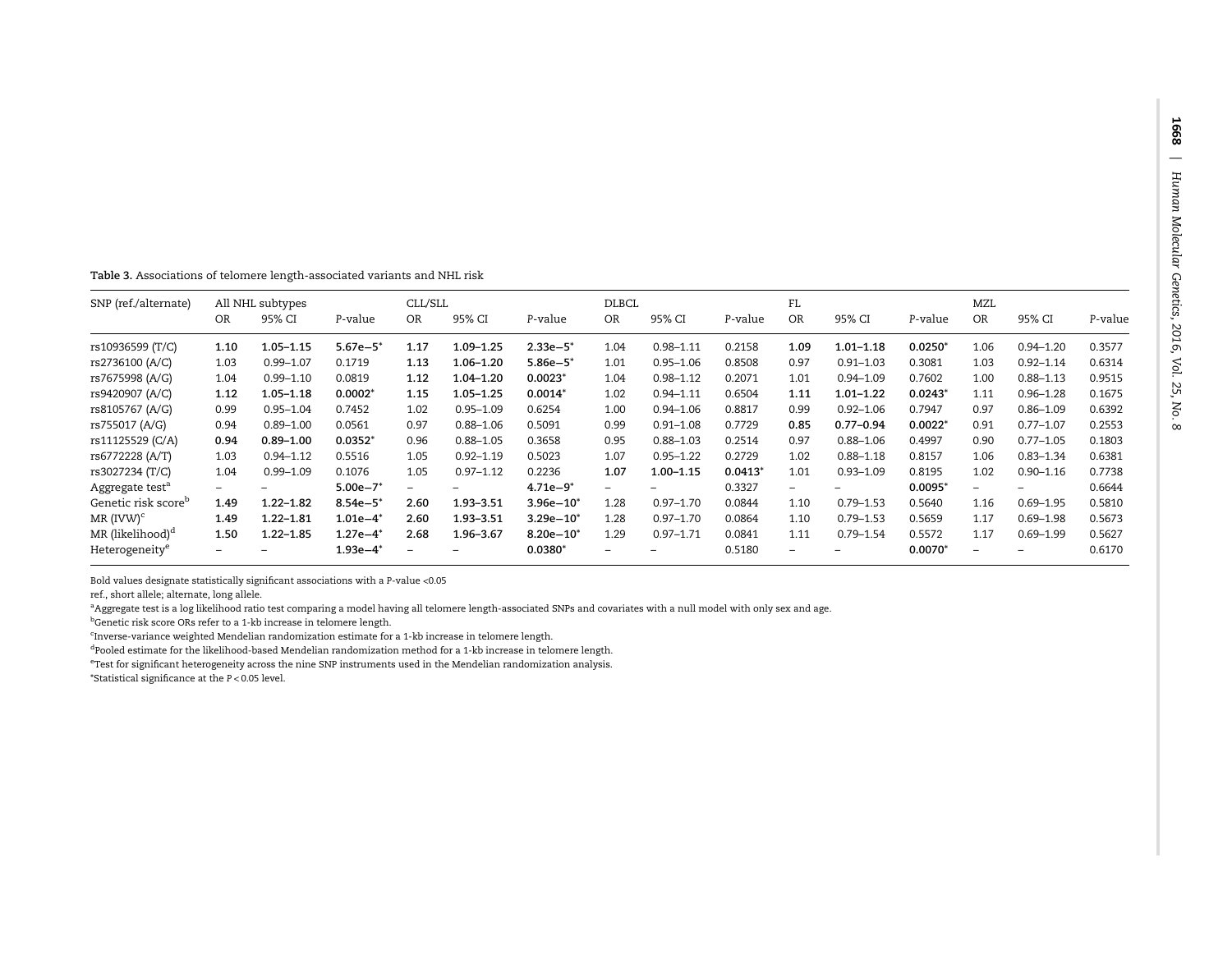<span id="page-6-0"></span>

Figure 1. ORs for each telomere length-associated GRS decile by NHL overall and subtype. The lowest GRS decile is used as the reference of comparison.

than women did  $(OR = 1.17, 95\% CI 0.86-1.59, P-value = 0.33);$ however, the interaction between telomere length-associated GRS and sex was marginally non-significant (P-value = 0.064; Fig. [3A](#page-8-0)). This sex difference in the GRS–NHL association was more pronounced for the CLL/SLL subtype, for which men had an OR of 3.47 (95% CI 2.36–5.09, P-value = 2.25 × 10<sup>−</sup>10), whereas women had an OR of 1.70 (95% CI 1.05–2.76, P-value = 0.03), with a statistically significant interaction (P-value = 0.02). An interaction between the telomere length-associated GRS and sex was also detected for the MZL subtype (P-value = 0.004), for which men had a large telomere length-associated GRS effect (OR = 2.76, 95% CI 1.24–6.15, P-value = 0.01), whereas for women the effect was significantly lower (OR = 0.59, 95% CI 0.29–1.19, P-value = 0.14). Additionally, age-related effect modification was suggested across quartiles of age in which older age groups had a higher OR for the telomere length-associated GRS association with a risk of combined NHL subtypes (interaction P-value = 0.006; Fig. [3](#page-8-0)B). In the youngest age quartile (individuals aged 15–55), the OR for telomere length-associated GRS was 1.09 (95% CI 0.73–1.62, P-value = 0.69), whereas in the oldest age quartile (individuals aged 72–94) the OR was 2.23 (95% CI 1.47–3.38, P-value = 0.0002). This interaction of telomere length-associated GRS and age was also statistically significant for the FL subtype (interaction P-value = 0.007).

# Discussion

Our study of genetically inferred telomere length provides a proxy measure of circulating leukocyte telomere length that suggests a positive association between telomere length and risk of four major types of B-cell NHL. While evidence suggests that this association may be present in multiple NHL subtypes, our associations with telomere length were most consistent and strongest for CLL/SLL. Subset analyses by sex and age indicate that telomere length may be particularly important for risk of some NHL subtypes for men and for older individuals although further replication is needed.

Recent genetic studies investigating the relationship between telomere length and risk of cancer have suggested that longer telomere length is associated with increased cancer risk. A prior study by our group and another independent group found evidence linking longer genetically inferred telomere length with increased risk of lung cancer ([14,15\)](#page-12-0) and another group has linked longer genetically predicted telomere length with increased risk of melanoma [\(13\)](#page-12-0). We now provide evidence that longer genetically predicated telomere length may also be associated with increased NHL risk, particularly for CLL/SLL. Excessively long telomere length and upregulated telomerase activity may be important for cancer risk since longer telomeres result in greater replicative potential  $(4,5)$  $(4,5)$ . Cells with a genetic ability to maintain long telomeres may result in phenotypes with increased potential for growth and proliferation which, when not adequately regulated by cellular growth mechanisms, could lead to greater carcinogenic potential.

Studies of measured telomere length are at risk for reverse causation bias by early undetected disease and can be confounded by shared environmental exposures if the mechanism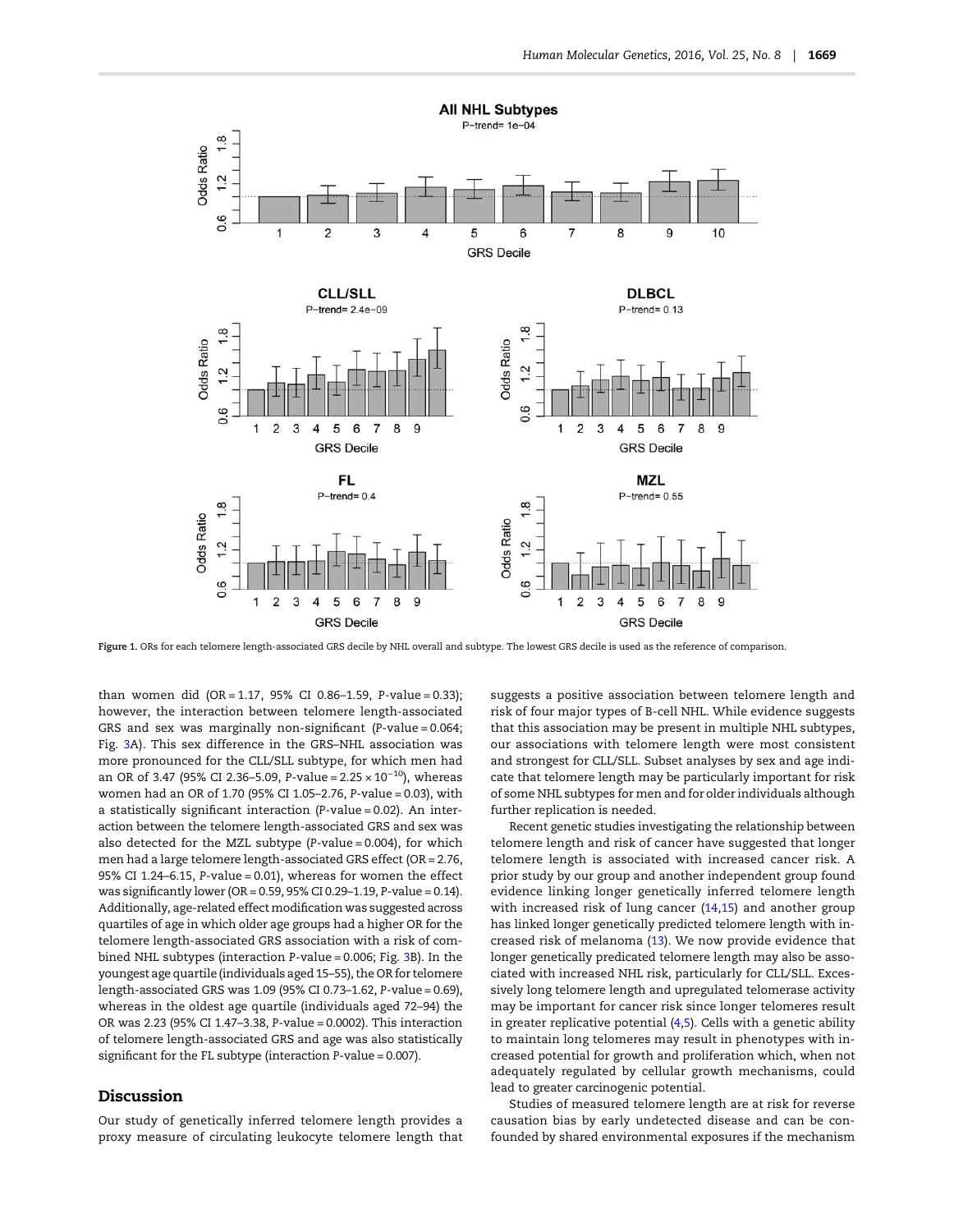<span id="page-7-0"></span>

Figure 2. Plots of the effect of each variant on telomere length and NHL risk overall and by the subtype. The X axis (G–X association) plots the previously published linear regression β-estimates for a 1-kb change in telomere length for each telomere length-associated variant (Table [1](#page-4-0)). The Yaxis (G–Y association) plots the β-estimate from the logistic regression model for the association of each variant with NHL risk overall and by the subtype (Table [3\)](#page-5-0). Error bars around each β-estimate indicate the uncertainty of effect estimates. A best fit regression line and 95% confidence interval are plotted for NHL overall and each subtype using Mendelian randomization likelihood-based estimates. P-values are from the Mendelian randomization likelihood-based method.

of the exposure disease relationship is not mediated through alterations in telomere length. To our knowledge, our study is the first to investigate the relationship between telomere length and NHL risk using genetic proxies of telomere length. By using a combination of nine telomere length-associated variants to infer telomere length, our study suggests a genetic background that favors longer telomere length to be associated with increased NHL risk. Our genetic proxy of telomere length estimates exposure to telomere length over an individual's lifetime and may have advantages over traditional measures of telomere length that generally focus on one sample collection time point. Our study has the added advantage of using variants associated with leukocyte telomere length, the same progenitor cell type for NHL. Also, by using a genetic proxy for telomere length, it may be possible to isolate the effect of the genetically determined variance in TL from the effects of the variance in TL due to non-genetic factors, such as aging, oxidative damage and other relevant processes caused by environmental exposures, or unknown genetic factors. Such studies could be instrumental for identifying environmental or genetic risk factors that when appropriately targeted by a focused intervention could reduce NHL risk by its associated effect on telomere length.

The relationship between genetically predicted telomere length and NHL reported in our study for NHL overall and CLL/SLL subtypes is consistent with prior evidence from studies using telomere length measured in white blood cell DNA. For NHL overall, we detected quartile ORs (95% CI) of 1.0, 1.07 (0.98–1.16), 1.07 (0.99–1.16) and 1.17 (1.08–1.26). A prior study of measured telomere length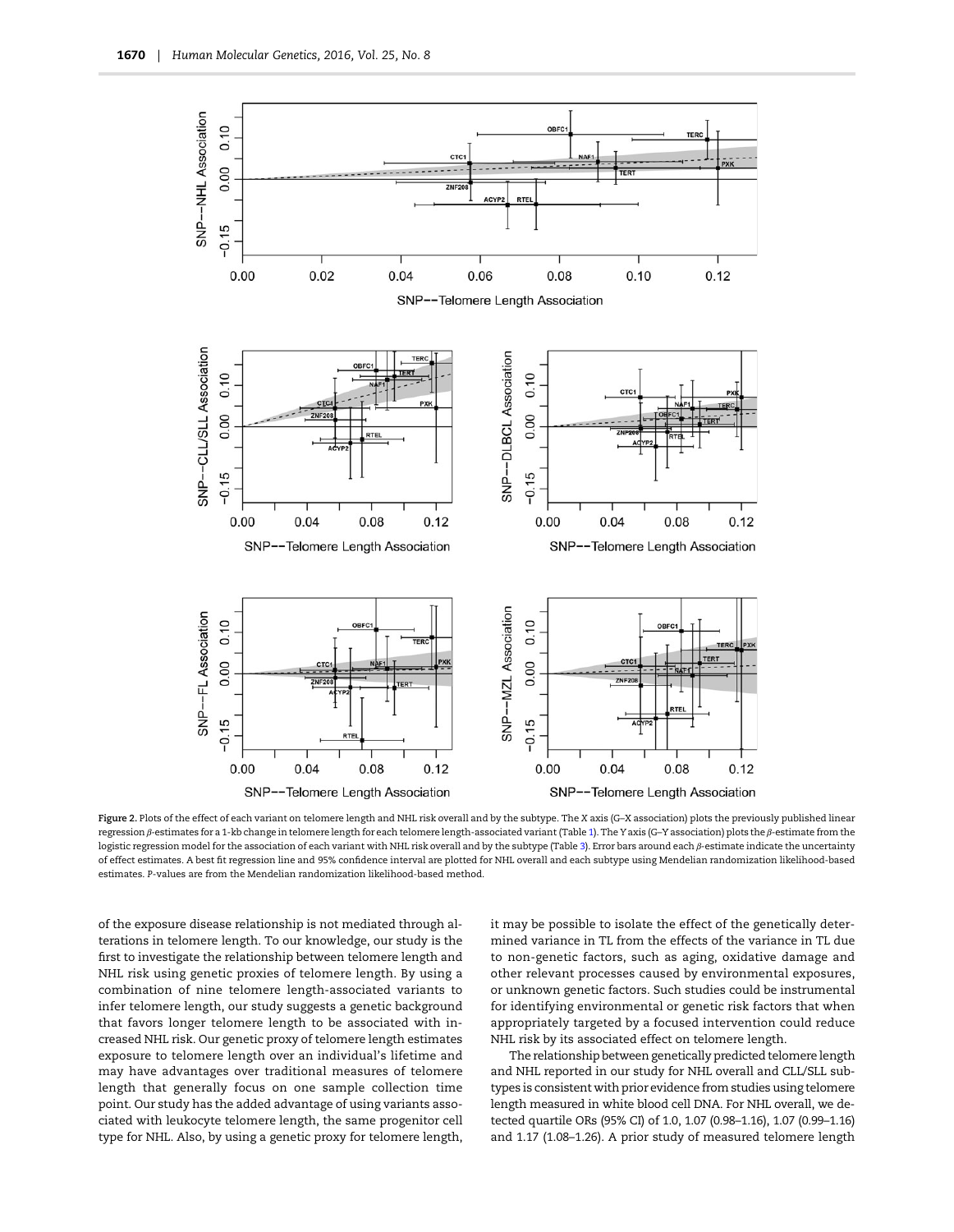| SNP (ref./alternate) |           |               |                       |                     |
|----------------------|-----------|---------------|-----------------------|---------------------|
|                      | <b>OR</b> | 95% CI        | P-value               | NHL subsets         |
| rs10936599 (T/C)     | 1.13      | $1.06 - 1.20$ | $4.33 \times 10^{-5}$ | CLL/SLL, FL, MZL    |
| rs2736100 (A/C)      | 1.12      | $1.05 - 1.19$ | $9.76 \times 10^{-4}$ | CLL/SLL             |
| rs7675998 (A/G)      | 1.11      | $1.01 - 1.22$ | 0.04                  | CLL/SLL             |
| rs9420907 (A/C)      | 1.18      | $1.08 - 1.28$ | $1.57 \times 10^{-4}$ | CLL/SLL, MZL        |
| rs8105767 (A/G)      | 0.96      | $0.00$ –Inf.  | 1.00                  | MZL                 |
| rs755017 (A/G)       | 0.89      | $0.79 - 1.01$ | 0.06                  | FL, MZL             |
| rs11125529 (C/A)     | 0.93      | $0.85 - 1.02$ | 0.11                  | CLL/SLL, DLBCL, MZL |
| rs6772228 (A/T)      | 1.05      | $0.00$ –Inf   | 1.00                  | DLBCL, MZL          |
| rs3027234 (T/C)      | 1.05      | $0.96 - 1.16$ | 0.30                  | CLL/SLL, DLBCL      |
| Genetic risk score   | 2.47      | $1.82 - 3.35$ | $7.19 \times 10^{-9}$ | CLL/SLL             |

<span id="page-8-0"></span>Table 4. ASSET meta-analysis of all possible NHL subtype subsets

Bold values designate statistically significant associations with a P-value < 0.05



Figure 3. Telomere length GRS associations by strata of sex and age quartile. P-values are for interactions between telomere length-associated GRS and sex or age group.

and NHL risk by Lan et al. ([16\)](#page-12-0) (107 NHL cases and 107 matched controls) found quartile ORs (95% CI) of 1.0, 1.1 (0.4–2.7), 1.8 (0.7–4.9) and 3.6 (1.4–8.9). Likewise, a study of measured telomere length and NHL risk in the EPIC cohort (464 NHL cases and 464 matched controls) found quartile ORs (95% CI) of 1.00, 1.66 (0.99–2.78), 1.80 (1.05– 3.11) and 3.20 (1.71–5.98) [\(17](#page-12-0)). While our quartile estimates for the relationship between telomere length and NHL were of lesser magnitude, as one might expect given that a relatively small amount of variance in measured telomere length explained by the GRS, the trend was consistent with that seen in studies of measured telomere length and the 95% confidence intervals generally overlapped. Differences in sample size, sample collection time points, measurement techniques and covariates included in the model may account for the differences observed between the studies that directly measured telomere length and our approach that used genetically predicted telomere length.

Our investigation is one of the first to establish a connection between telomere length-associated genetic variants and risk of NHL. A recent CLL GWAS detected evidence for a signal at the TERC locus (rs10936599) [\(27](#page-12-0)). The SNP associated with CLL at this locus is the same telomere length-associated SNP reported by Codd et al. ([9\)](#page-11-0) (rs10936599) and was included in our telomere length-associated GRS. Our study provides replication of this association between rs10936599 and CLL/SLL risk (P-value =  $2.3 \times 10^{-5}$ ). Additionally, the TERT locus (rs10069690) has also been associated with CLL/SLL risk ([27,28\)](#page-12-0). Our investigation also observed an association at the TERT locus for CLL/SLL (rs2736100, P-value =  $5.9 \times 10^{-5}$ ), but the two TERT variants are weakly correlated and may tag different TERT signals ( $D' = 0.85$ ,  $R^2 = 0.28$ ). When performing a follow-up analysis that removes the TERC and TERT SNPs from the GRS and separately adjusts for them as covariates in the analysis, the seven SNP telomere length-associated GRS remains statistically significant (OR = 1.93, 95% CI 1.29–2.89, P-value = 0.0014), suggesting that an additional novel signal associated with CLL risk remains in the telomere length-associated GRS. To our knowledge, no prior associations with telomere length-associated variants have been reported for DLBCL, FL and MZL subtypes of NHL. Additional variation in telomere length important for NHL risk may be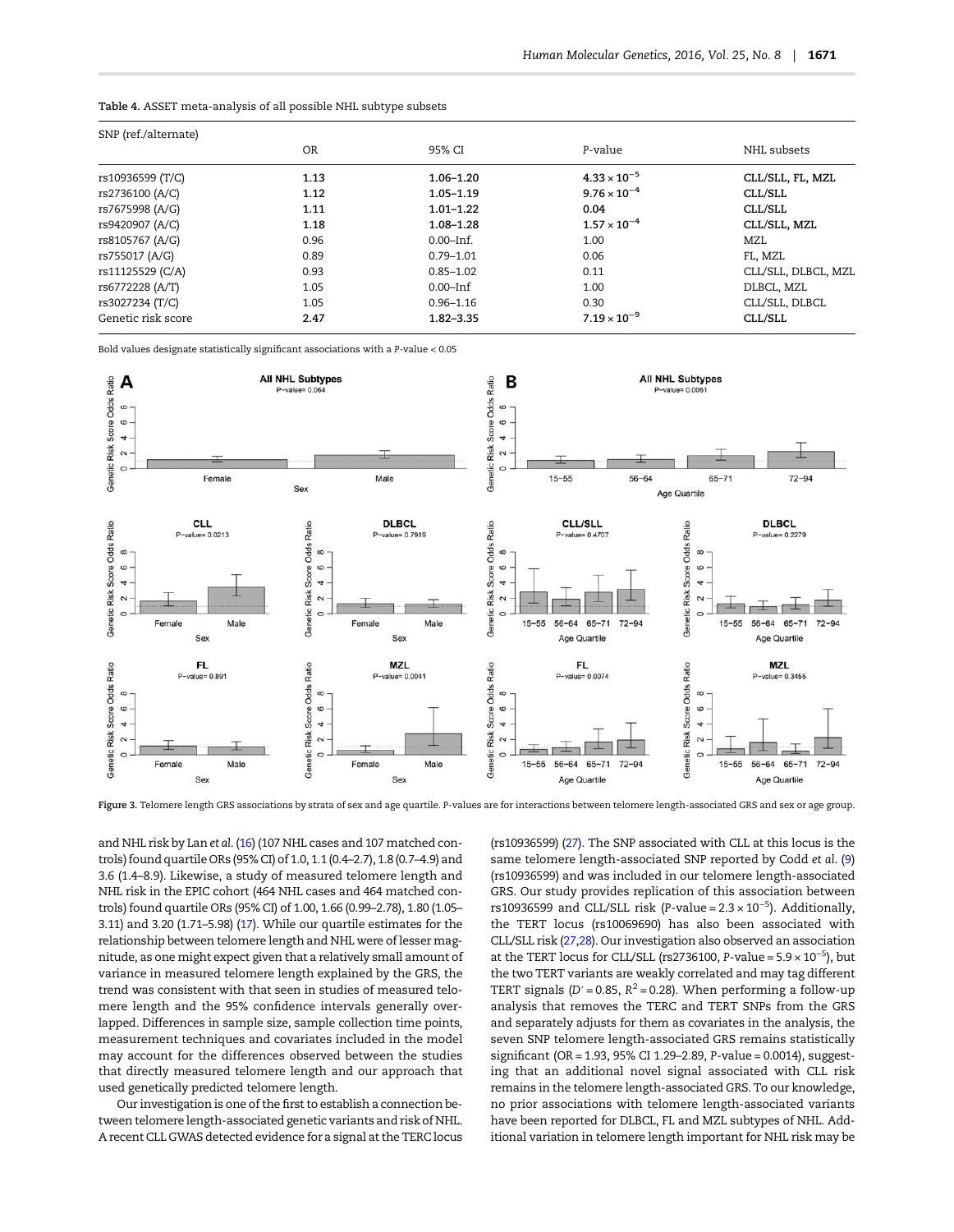attributable to other genetic variants that remain to be discovered. An interesting observation from our study is that not all published telomere length-associated variants have associations with NHL subtypes that are proportional to their associations with telomere length. This is particularly true for the rs755017 (RTEL1) and rs11125529 (ACYP2) variants. Such variants may impact telomere length through mechanisms that are not important for risk of the four common NHL subtypes we studied and as such the Mendelian randomization method to estimate the effect of overall telomere length on NHL risk that uses all nine telomere length-associated variants may not be the optimal approach to accurately estimate the magnitude of the true underlying causal effect of telomere length on NHL risk. Future studies are needed to further refine effect estimates for the rs755017 (RTEL1) and rs11125529 (ACYP2) variants and leukocyte telomere length as well as explore the heterogeneity we observed in the association of the nine telomere length-associated variants and risk of the four common NHL subtypes. In addition to telomere length, other aspects of telomeres, such as maintenance of genome stability, chromosomal repair or distinct biological processes tagged by the nine telomere lengthassociated variants, may also be important for NHL risk.

NHL comprises several subtypes that may have different associations with telomere length. A clear association was observed with longer telomere length and increased CLL/SLL risk in our analysis. DLBCL and FL results were less clear. For DLBCL, a single SNP association was detected for one telomere length-associated variant, and a marginally statistically significant association was observed for the GRS association. The FL subtype showed evidence for three SNP associations and had a significant aggregate association test, but the GRS association was null. No evidence of single SNP associations was observed for telomere length-associated variants with MZL risk, as perhaps we were underpowered to detect associations for this subtype. Due to sample size limitations, we were also not able to examine potential associations of telomere length-associated polymorphisms with other less common B-cell or T-cell NHL subtypes.

Associations were found to differ by sex and age. If replicated, these results may be useful for screening populations where telomere length is more strongly associated with NHL risk. The association of the telomere length-associated GRS with risk of NHL was particularly strong for men, especially for the CLL/SLL and MZL subtypes. Additionally, results from individuals aged 72 years and over suggest that older individuals have elevated estimates for their GRS associations. The biological rationale for these observations is not well understood. Future studies of telomere length and NHL risk that sample men and women across a wide range of ages are needed to confirm these findings.

The abundance of single SNP associations with NHL risk, the dose–response relationship by the decile of GRS and the agreement in directionality of the GRS association with prior evidence from prospective studies suggest that variation in telomere length tagged by the nine telomere length-associated variants is important for four of the most common B-cell lymphoma subtypes. Future functional studies investigating the biological mechanisms in telomere length captured by these genetic variants and their haplotypes will be instrumental in better understanding telomere biology. In addition, an improved understanding of the key molecular pathways responsible for telomere length may also be instrumental in identifying important preventive strategies for NHL as well.

#### Materials and Methods

Participants and data for this study originate from four previously published subtype-specific NHL genome-wide association

studies (GWASs) which included CLL/SLL ([28\)](#page-12-0), DLBCL [\(29\)](#page-12-0), FL [\(30\)](#page-12-0) and MZL ([31](#page-12-0)). Each NHL subtype-specific GWAS was a collection of cases of European descent from 22 studies of NHL, including 9 prospective cohort studies, 8 population-based case–control studies and 5 hospital or clinic-based case–control studies [\(Sup](http://hmg.oxfordjournals.org/lookup/suppl/doi:10.1093/hmg/ddw027/-/DC1)[plementary Material, Table S1\)](http://hmg.oxfordjournals.org/lookup/suppl/doi:10.1093/hmg/ddw027/-/DC1). All studies obtained informed consent from the participants and were approved by the respective Institutional Review Boards.

In total, 3104 cases of CLL/SLL, 3906 cases of DLBCL, 2731 cases of FL and 825 cases of MZL were extracted from stage 1 of the respective GWAS analyses. NHL diagnoses were verified by medical and pathology reports to meet InterLymph and World Health Organization (WHO) criteria ([32,33](#page-12-0)). A set of 9562 cancer-free controls was also extracted from stage 1 of the NHL GWASs. Controls included cancer-free representatives from each participating NHL study population as well as additional cancer-free individuals from the α-Tocopherol, β-Carotene Lung Cancer Prevention Study (ATBC), the American Cancer Society Cancer Prevention Study II Cohort (CPS-II) and the Prostate, Lung, Colorectal and Ovarian Cancer Screening Trial (PLCO). Further details on study makeup and participants are described in the original GWAS publications ([28](#page-12-0)–[31](#page-12-0)).

Briefly, DNA was isolated from participants and genotyped on commercially available Illumina SNP genotyping microarrays at participating study centers. Standard quality control and filtering was applied to called genotypes to ensure well-performing samples and high-quality genotypes were reported. Genotype imputation was performed with IMPUTE2 ([34\)](#page-12-0) using a hybrid of the 1000 Genomes Project version 2 (February 2012 release) [\(35\)](#page-12-0) and the Division of Cancer Epidemiology and Genetics (DCEG) European reference panels ([36](#page-13-0)).

Genotypes were extracted for the nine previously identified common SNPs associated with circulating leukocyte telomere length (rs10936599, rs2736100, rs7675998, rs9420907, rs8105767, rs755017, rs11125529, rs6772228 and rs3027234). Depending on the genotyping platform of the contributing study different combinations of telomere length-associated SNPs needed to be imputed for each study. All imputed SNPs had IMPUTE2 info scores >0.75 ([Supplementary Material, Table S2](http://hmg.oxfordjournals.org/lookup/suppl/doi:10.1093/hmg/ddw027/-/DC1)), indicating that the imputation for these variants had a high degree of accuracy. There was no evidence of significant departures from Hardy– Weinberg proportions for control participants (P-values >0.01).

GRSs were calculated for telomere length-associated variants. To calculate a GRS for the ith individual from the nine telomere length-associated variants we used the following formula:

$$
GRS_i = \sum_{j=1}^9 w_j x_{ij}, \qquad
$$

where  $x_{ij}$  is the number of risk alleles for the jth SNP of the ith subject ( $x_{ij}$  = 0, 1 or 2) and  $w_j$  is the weight or coefficient for the jth SNP. For the weighted coefficients,  $w_i$ , of each telomere length-associated allele, we used the previously published telomere length-associated β-estimates scaled to kb of telomere length per length allele (Table [1\)](#page-4-0) ([9](#page-11-0)–[11](#page-12-0)). Weighting typically results in greater specificity of the GRS by assigning more weight to variants with stronger effects.

Only participants with complete genotyping, histology (for cases) and covariate (age and sex) information were included in the analysis (10 102 NHL cases and 9562 controls). Logistic regression models calculating ORs and 95% confidence intervals (95% CI) to investigate combined and subtype-specific NHL risk were adjusted for sex and a continuous variable for age, unless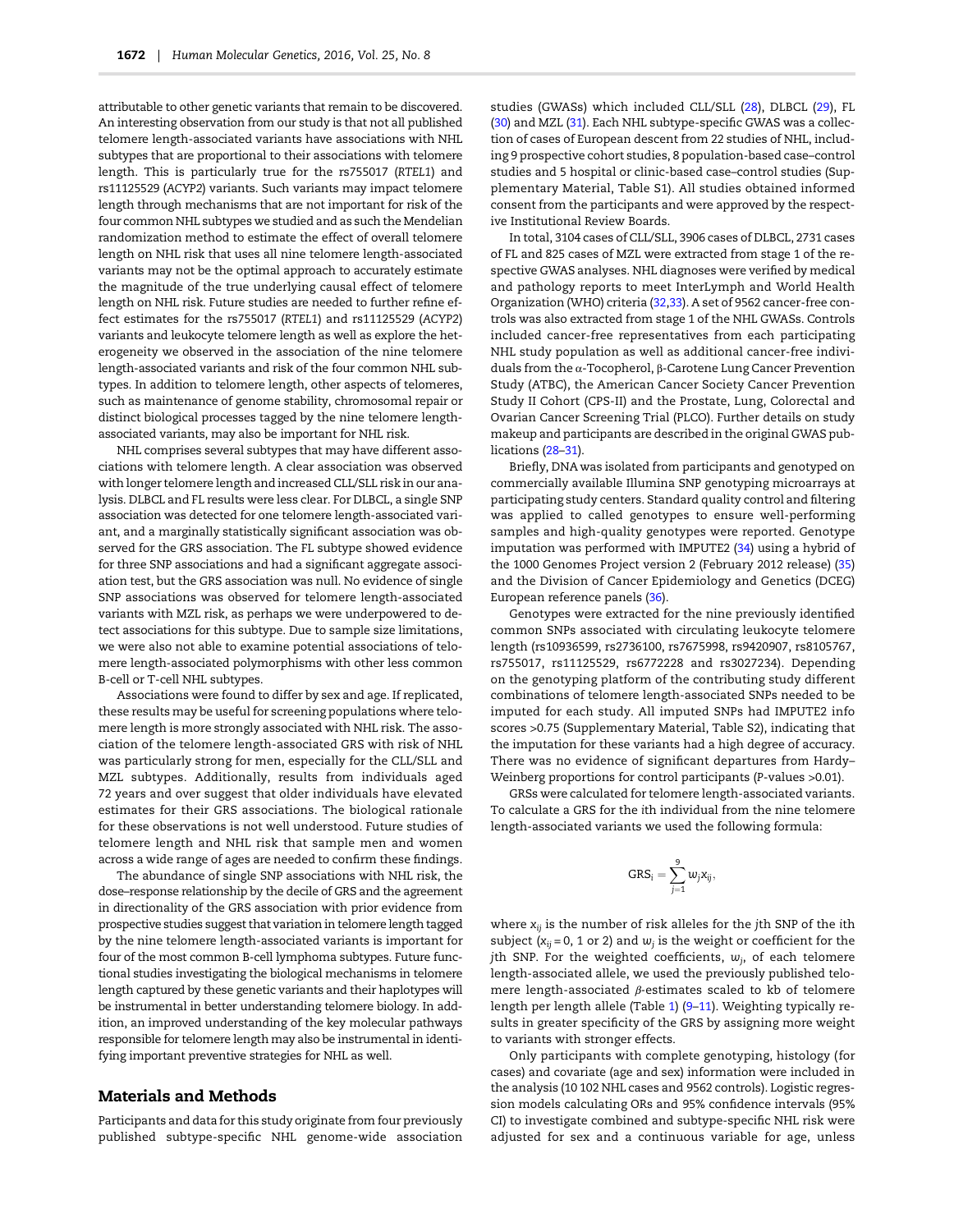otherwise noted. Likelihood ratio tests were used to assess statistical significance of aggregations of the nine telomere length-associated variants on NHL risk by comparing null models with fitted models of the telomere length-associated variants.

In addition to the GRS approach, we estimated the effect of telomere length on risk of the four subtypes of NHL using two different Mendelian randomization methods that use summary association for each SNP: an inverse-variance weighting method and a likelihood-based method. The methods use average summary association estimates to estimate causal effects and are described in greater detail by Burgess et al. [\(37\)](#page-13-0). Both the inverse-variance and likelihood-based methods give similar estimates and precision to the least squares method for individual-level data, but have the advantage of using effect estimates from other studies ([37](#page-13-0)). We accessed the online web tool by Burgess et al. at<https://sb452.shinyapps.io/summarized/> on 16 December 2015 to calculate both Mendelian randomization estimates. Several conditions are necessary for these Mendelian randomization effect estimates to have a causal interpretation: (1) the telomere length-associated variants need to be associated with telomere length in leukocytes, (2) the telomere lengthassociated variants are not associated with other factors that are associated with both telomere length and NHL risk and (3) the telomere length-associated SNPs only affect NHL risk through telomere length. While these conditions are not readily testable, tests of heterogeneity can be conducted to assess if a telomere length-associated variant's effect on telomere length is proportional to its effect on NHL risk.

An additional analysis using ASSET [\(38\)](#page-13-0) meta-analysis software further investigates which of the four subtypes of NHL were associated with each telomere length-associated SNP as well as the overall GRS. ASSET finds the optimal subset of NHL subtypes that are associated with a SNP or GRS by performing meta-analyses that span all possible combinations of NHL subtypes and efficiently adjusts for multiple comparisons. All ASSET analyses were adjusted for age and sex.

All plotting and statistical analyses were performed on a 64-bit Windows build of R version 3.0.1 'Good Sport' ([39](#page-13-0)). Exact binomial tests were carried out using the binom.test function in R. All statistical tests were two-sided with P < 0.05 considered statistically significant.

## Supplementary Material

[Supplementary Material is available at](http://hmg.oxfordjournals.org/lookup/suppl/doi:10.1093/hmg/ddw027/-/DC1) HMG online.

# Acknowledgements

Support for individual studies:

ATBC: This research was supported in part by the Intramural Research Program of the NIH and the National Cancer Institute. Additionally, this research was supported by US Public Health Service contracts N01-CN-45165, N01-RC-45035, N01-RC-37004 and HHSN261201000006C from the National Cancer Institute, Department of Health and Human Services.

BC: Canadian Institutes for Health Research (CIHR); Canadian Cancer Society and Michael Smith Foundation for Health Research.

CPS-II: The Cancer Prevention Study II (CPS-II) Nutrition Cohort is supported by the American Cancer Society. Genotyping for all CPS-II samples were supported by the Intramural Research Program of the National Institutes of Health, NCI, Division of Cancer Epidemiology and Genetics. The authors would also like to acknowledge the contribution to this study from central cancer

registries supported through the Centers for Disease Control and Prevention National Program of Cancer Registries, and Cancer Registries supported by the National Cancer Institute Surveillance Epidemiology and End Results program.

ELCCS: Leukaemia & Lymphoma Research.

ENGELA: Association pour la Recherche contre le Cancer (ARC), Institut National du Cancer (INCa), Fondation de France, Fondation contre la Leucémie, Agence nationale de sécurité sanitaire de l'alimentation, de l'environnement et du travail (ANSES).

EPIC: Coordinated Action (contract #006438, SP23-CT-2005- 006438); HuGeF (Human Genetics Foundation), Torino, Italy; Cancer Research UK.

EpiLymph: European Commission (grant references QLK4-CT-2000-00422 and FOOD-CT-2006-023103); the Spanish Ministry of Health (grant references CIBERESP, PI11/01810, PI14/01219, RCESP C03/09, RTICESP C03/10 and RTIC RD06/0020/0095), the Marató de TV3 Foundation (grant reference 051210), the Agència de Gestiód'AjutsUniversitarisi de Recerca – Generalitat de Catalunya (grant reference 2014SRG756) who had no role in the data collection, analysis or interpretation of the results; the NIH (contract NO1-CO-12400); the Compagnia di San Paolo—Programma Oncologia; the Federal Office for Radiation Protection grants StSch4261 and StSch4420, the José Carreras Leukemia Foundation grant DJCLS-R12/23, the German Federal Ministry for Education and Research (BMBF-01-EO-1303); the Health Research Board, Ireland and Cancer Research Ireland; Czech Republic supported by MH CZ – DRO (MMCI, 00209805) and RECAMO, CZ.1.05/2.1.00/ 03.0101; Fondation de France and Association de Recherche Contre le Cancer.

GEC/Mayo GWAS: National Institutes of Health (CA118444, CA148690 and CA92153). Intramural Research Program of the NIH, National Cancer Institute. Veterans Affairs Research Service. Data collection for Duke University was supported by a Leukemia & Lymphoma Society Career Development Award, the Bernstein Family Fund for Leukemia and Lymphoma Research, and the National Institutes of Health (K08CA134919), National Center for Advancing Translational Science (UL1 TR000135).

HPFS: The HPFS was supported in part by the National Institutes of Health grants CA167552, CA149445, CA098122, CA098566 and K07 CA115687 (B.M.B.). We thank the participants and staff of the Health Professionals Follow-up Study for their valuable contributions as well as the following state cancer registries for their help: AL, AZ, AR, CA, CO, CT, DE, FL, GA, ID, IL, IN, IA, KY, LA, ME, MD, MA, MI, NE, NH, NJ, NY, NC, ND, OH, OK, OR, PA, RI, SC, TN, TX, VA, WA and WY. The authors assume full responsibility for analyses and interpretation of these data.

Iowa-Mayo SPORE: NCI Specialized Programs of Research Excellence (SPORE) in Human Cancer (P50 CA97274); National Cancer Institute (P30 CA086862 and P30 CA086862) and Henry J. Predolin Foundation.

Italian GxE: Italian Association for Cancer Research (AIRC, Investigator Grant 11855) (PC); Fondazione Banco di Sardegna 2010– 2012, and Regione Autonoma della Sardegna (LR7 CRP-59812/ 2012) (MGE).

Mayo Clinic Case-Control: National Institutes of Health (R01 CA92153) and National Cancer Institute (P30 CA015083).

MCCS: The Melbourne Collaborative Cohort Study recruitment was funded by VicHealth and Cancer Council Victoria. The MCCS was further supported by Australian NHMRC grants 209057, 251553 and 504711 and by infrastructure provided by Cancer Council Victoria. Cases and their vital status were ascertained through the Victorian Cancer Registry (VCR) and the Australian Institute of Health and Welfare (AIHW), including the National Death Index and the Australian Cancer Database.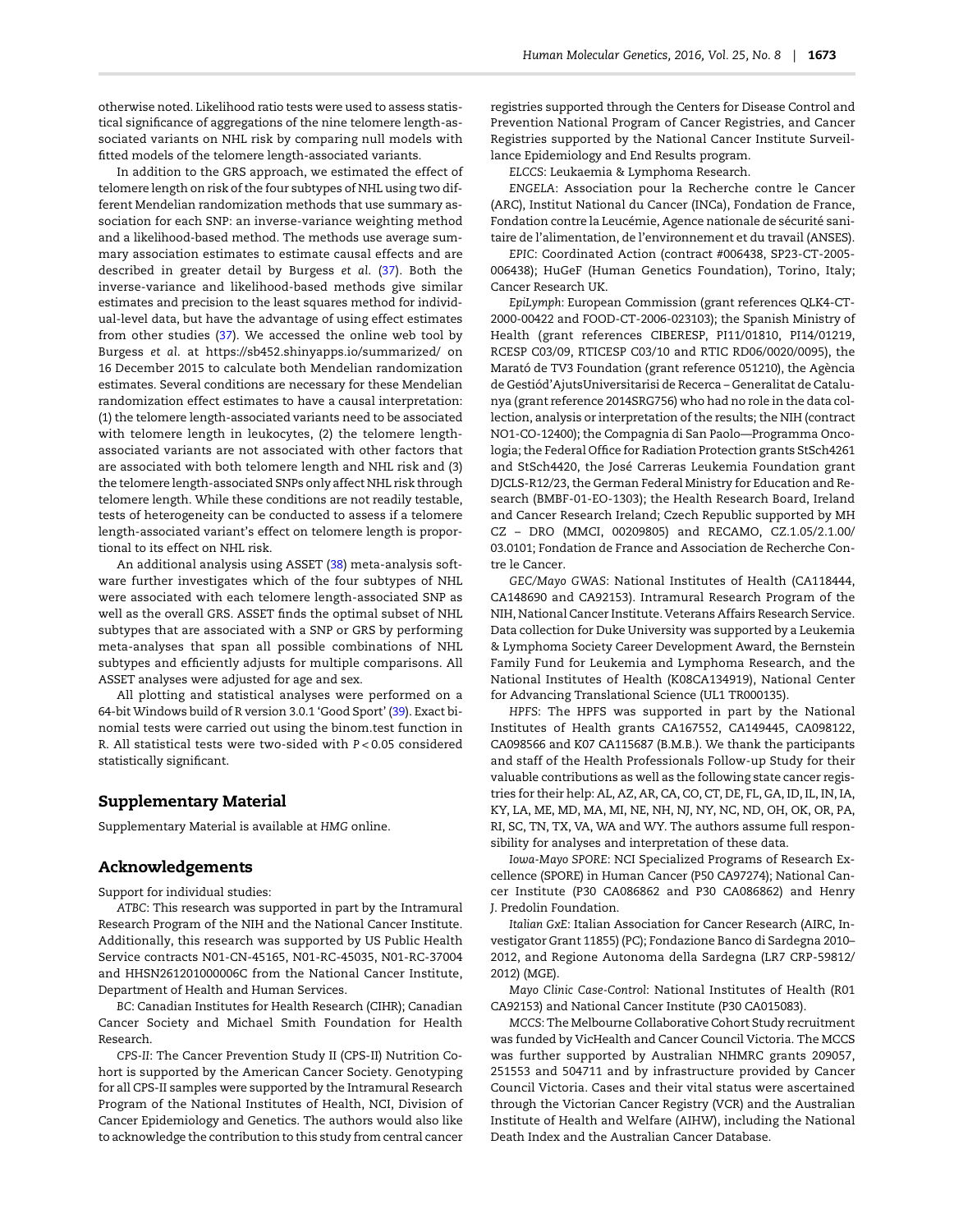<span id="page-11-0"></span>MD Anderson: Institutional support to the Center for Translational and Public Health Genomics.

MSKCC: Geoffrey Beene Cancer Research Grant, Lymphoma Foundation (LF5541); Barbara K. Lipman Lymphoma Research Fund (74419); Robert and Kate Niehaus Clinical Cancer Genetics Research Initiative (57470); U01 HG007033; ENCODE; U01 HG007033.

NCI-SEER: Intramural Research Program of the National Cancer Institute, National Institutes of Health and Public Health Service (N01-PC-65064, N01-PC-67008, N01-PC-67009, N01-PC-67010 and N02-PC-71105).

NHS: The NHS was supported in part by National Institutes of Health grants CA186107, CA87969, CA49449, CA149445, CA098122, CA098566 and K07 CA115687. We thank the participants and staff of the Nurses' Health Study for their valuable contributions as well as the following state cancer registries for their help: AL, AZ, AR, CA, CO, CT, DE, FL, GA, ID, IL, IN, IA, KY, LA, ME, MD, MA, MI, NE, NH, NJ, NY, NC, ND, OH, OK, OR, PA, RI, SC, TN, TX, VA, WA and WY. The authors assume full responsibility for analyses and interpretation of these data.

NSW: NSW was supported by grants from the Australian National Health and Medical Research Council (ID990920), the Cancer Council NSW and the University of Sydney Faculty of Medicine.

NYU-WHS: National Cancer Institute (R01 CA098661 and P30 CA016087); National Institute of Environmental Health Sciences (ES000260).

PLCO: This research was supported by the Intramural Research Program of the National Cancer Institute and by contracts from the Division of Cancer Prevention, National Cancer Institute, NIH, DHHS.

SCALE: Swedish Cancer Society (2009/659). Stockholm County Council (20110209) and the Strategic Research Program in Epidemiology at Karolinska Institute. Swedish Cancer Society grant (02 6661). National Institutes of Health (5R01 CA69669-02); Plan Denmark.

UCSF2: The UCSF studies were supported by the NCI, National Institutes of Health, CA1046282 and CA154643. The collection of cancer incidence data used in this study was supported by the California Department of Health Services as part of the statewide cancer reporting program mandated by California Health and Safety Code Section 103885; the National Cancer Institute's Surveillance, Epidemiology, and End Results Program under contract HHSN261201000140C awarded to the Cancer Prevention Institute of California, contract HHSN261201000035C awarded to the University of Southern California, and contract HHSN261201000034C awarded to the Public Health Institute; and the Centers for Disease Control and Prevention's National Program of Cancer Registries, under agreement #1U58 DP000807-01 awarded to the Public Health Institute. The ideas and opinions expressed here are those of the authors, and endorsement by the State of California, the California Department of Health Services, the National Cancer Institute or the Centers for Disease Control and Prevention or their contractors and subcontractors is not intended nor should be inferred.

UTAH: National Institutes of Health CA134674. Partial support for data collection at the Utah site was made possible by the Utah Population Database (UPDB) and the Utah Cancer Registry (UCR). Partial support for all datasets within the UPDB is provided by the Huntsman Cancer Institute (HCI) and the HCI Cancer Center Support grant P30 CA42014. The UCR is supported in part by NIH contract HHSN261201000026C from the National Cancer Institute SEER Program with additional support from the Utah State Department of Health and the University of Utah. Partial support for data collection in Sheffield, UK, was made possible by funds from Yorkshire Cancer Research. We thank the NCRI Haematooncology Clinical Studies Group, colleagues in the North Trent Cancer Network the North Trent Haemato-oncology Database.

WHI: WHI investigators are: Program Office-(National Heart, Lung, and Blood Institute, Bethesda, Maryland) Jacques Rossouw, Shari Ludlam, Dale Burwen, Joan McGowan, Leslie Ford and Nancy Geller; Clinical Coordinating Center—(Fred Hutchinson Cancer Research Center, Seattle, WA) Garnet Anderson, Ross Prentice, Andrea LaCroix and Charles Kooperberg; Investigators and Academic Centers—(Brigham and Women's Hospital, Harvard Medical School, Boston, MA) JoAnn E. Manson; (MedStar Health Research Institute/Howard University, Washington, DC) Barbara V. Howard; (Stanford Prevention Research Center, Stanford, CA) Marcia L. Stefanick; (The Ohio State University, Columbus, OH) Rebecca Jackson; (University of Arizona, Tucson/Phoenix, AZ) Cynthia A. Thomson; (University at Buffalo, Buffalo, NY) Jean Wactawski-Wende; (University of Florida, Gainesville/Jacksonville, FL) Marian Limacher; (University of Iowa, Iowa City/Davenport, IA) Robert Wallace; (University of Pittsburgh, Pittsburgh, PA) Lewis Kuller; (Wake Forest University School of Medicine, Winston-Salem, NC) Sally Shumaker; Women's Health Initiative Memory Study-(Wake Forest University School of Medicine, Winston-Salem, NC) Sally Shumaker. The WHI program is funded by the National Heart, Lung, and Blood Institute, National Institutes of Health, US Department of Health and Human Services through contracts HHSN268201100046C, HHSN268201100001C, HHSN268201100002C, HHSN268201100003C, HHSN268201100004C and HHSN271201100004C.

YALE: National Cancer Institute (CA62006) and National Cancer Institute (CA165923).

Conflict of Interest statement. The findings and conclusions in this report are those of the authors and do not necessarily represent the views of the National Institute of Health. The authors report no conflicts of interest.

#### References

- 1. Blackburn, E.H. (1991) Structure and function of telomeres. Nature, 350, 569–573.
- 2. Blackburn, E.H. (1990) Telomeres and their synthesis. Science, 249, 489–490.
- 3. Blasco, M.A. (2005) Telomeres and human disease: ageing, cancer and beyond. Nat. Rev. Genet., 6, 611–622.
- 4. Hackett, J.A. and Greider, C.W. (2002) Balancing instability: dual roles for telomerase and telomere dysfunction in tumorigenesis. Oncogene, 21, 619–626.
- 5. Kim, N.W., Piatyszek, M.A., Prowse, K.R., Harley, C.B., West, M. D., Ho, P.L., Coviello, G.M., Wright, W.E., Weinrich, S.L. and Shay, J.W. (1994) Specific association of human telomerase activity with immortal cells and cancer. Science, 266, 2011– 2015.
- 6. Cawthon, R.M. (2009) Telomere length measurement by a novel monochrome multiplex quantitative PCR method. Nucleic Acids Res., 37, e21.
- 7. Slagboom, P.E., Droog, S. and Boomsma, D.I. (1994) Genetic determination of telomere size in humans: a twin study of three age groups. Am. J. Hum. Genet., 55, 876–882.
- 8. Broer, L., Codd, V., Nyholt, D.R., Deelen, J., Mangino, M., Willemsen, G., Albrecht, E., Amin, N., Beekman, M., de Geus, E.J. et al. (2013) Meta-analysis of telomere length in 19,713 subjects reveals high heritability, stronger maternal inheritance and a paternal age effect. Eur. J. Hum. Genet., 21, 1163–1168.
- 9. Codd, V., Nelson, C.P., Albrecht, E., Mangino, M., Deelen, J., Buxton, J.L., Hottenga, J.J., Fischer, K., Esko, T., Surakka, I.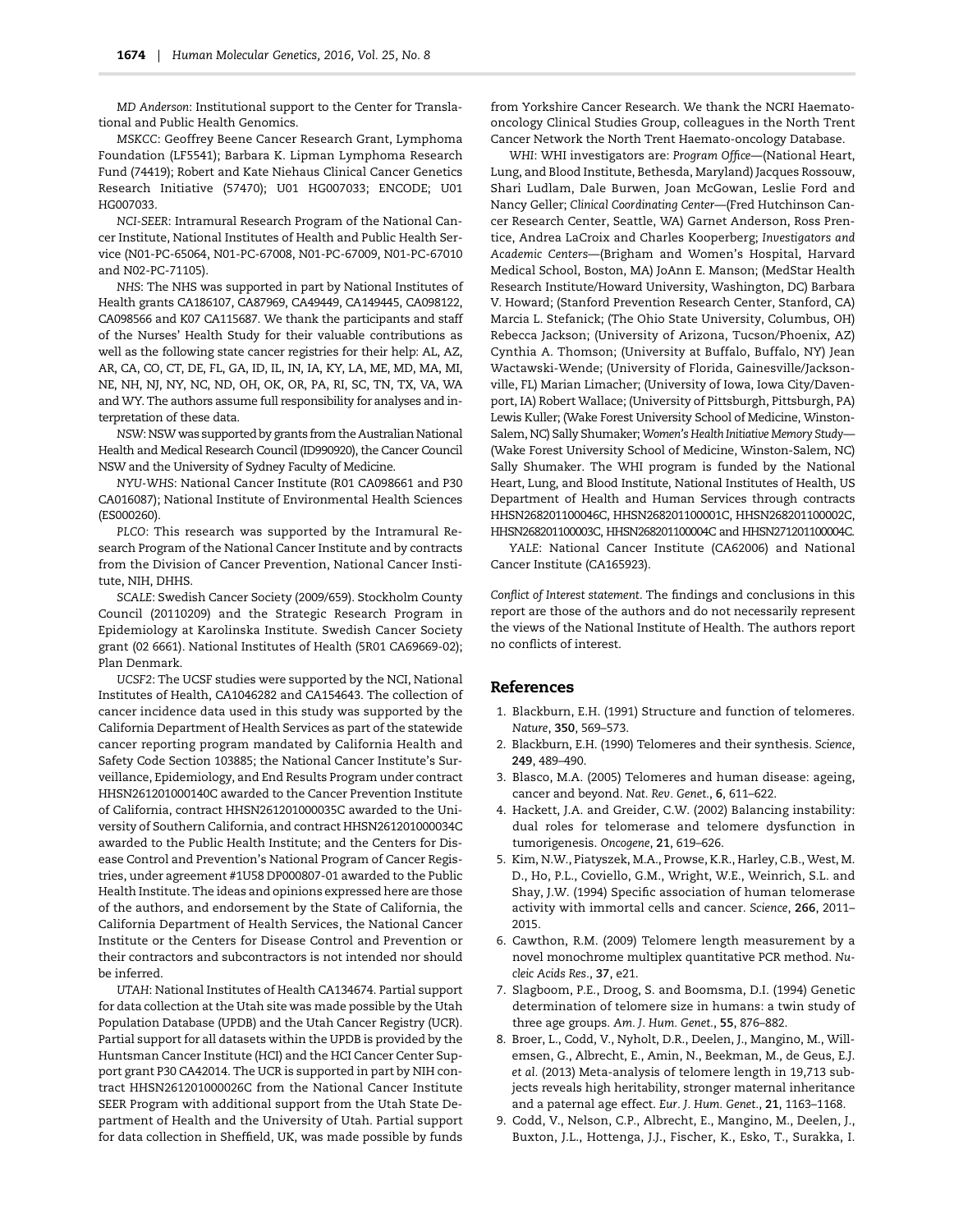<span id="page-12-0"></span>et al. (2013) Identification of seven loci affecting mean telomere length and their association with disease. Nat. Genet., 45, 422–427, 427e421–422.

- 10. Pooley, K.A., Bojesen, S.E., Weischer, M., Nielsen, S.F., Thompson, D., Amin Al Olama, A., Michailidou, K., Tyrer, J.P., Benlloch, S., Brown, J. et al. (2013) A genome-wide association scan (GWAS) for mean telomere length within the COGS project: identified loci show little association with hormone-related cancer risk. Hum. Mol. Genet., 22, 5056–5064.
- 11. Mangino, M., Hwang, S.J., Spector, T.D., Hunt, S.C., Kimura, M., Fitzpatrick, A.L., Christiansen, L., Petersen, I., Elbers, C.C., Harris, T. et al. (2012) Genome-wide meta-analysis points to CTC1 and ZNF676 as genes regulating telomere homeostasis in humans. Hum. Mol. Genet., 21, 5385–5394.
- 12. Zhan, Y., Song, C., Karlsson, R., Tillander, A., Reynolds, C.A., Pedersen, N.L. and Hagg, S. (2015) Telomere length shortening and Alzheimer disease—a Mendelian Randomization Study. JAMA Neurol., 72, 1202–1203.
- 13. Iles, M.M., Bishop, D.T., Taylor, J.C., Hayward, N.K., Brossard, M., Cust, A.E., Dunning, A.M., Lee, J.E., Moses, E.K., Akslen, L. A. et al. (2014) The effect on melanoma risk of genes previously associated with telomere length. J. Natl. Cancer Inst., 106, Pii.
- 14. Machiela, M.J., Hsiung, C.A., Shu, X., Seow, W.J., Wang, Z., Matsuo, K., Hong, Y., Seow, A., Wu, C., Hosgood, H.D. III et al. (2015) Genetic variants associated with longer telomere length are associated with increased lung cancer risk among never-smoking women in Asia: a report from the female lung cancer consortium in Asia. Int. J. Cancer, 137, 311–319.
- 15. Zhang, C., Doherty, J.A., Burgess, S., Hung, R.J., Lindstrom, S., Kraft, P., Gong, J., Amos, C.I., Sellers, T.A., Monteiro, A.N. et al. (2015) Genetic determinants of telomere length and risk of common cancers: a Mendelian randomization study. Hum. Mol. Genet., 24, 5356–5366.
- 16. Lan, Q., Cawthon, R., Shen, M., Weinstein, S.J., Virtamo, J., Lim, U., Hosgood, H.D. III, Albanes, D. and Rothman, N. (2009) A prospective study of telomere length measured by monochrome multiplex quantitative PCR and risk of non-Hodgkin lymphoma. Clin. Cancer Res., 15, 7429–7433.
- 17. Hosnijeh, F.S., Matullo, G., Russo, A., Guarrera, S., Modica, F., Nieters, A., Overvad, K., Guldberg, P., Tjonneland, A., Canzian, F. et al. (2014) Prediagnostic telomere length and risk of B-cell lymphoma—results from the EPIC cohort study. Int. J. Cancer, 135, 2910–2917.
- 18. Kamranvar, S.A., Chen, X. and Masucci, M.G. (2013) Telomere dysfunction and activation of alternative lengthening of telomeres in B-lymphocytes infected by Epstein-Barr virus. Oncogene, 32, 5522–5530.
- 19. Roos, G., Krober, A., Grabowski, P., Kienle, D., Buhler, A., Dohner, H., Rosenquist, R. and Stilgenbauer, S. (2008) Short telomeres are associated with genetic complexity, high-risk genomic aberrations, and short survival in chronic lymphocytic leukemia. Blood, 111, 2246–2252.
- 20. Lin, T.T., Letsolo, B.T., Jones, R.E., Rowson, J., Pratt, G., Hewamana, S., Fegan, C., Pepper, C. and Baird, D.M. (2010) Telomere dysfunction and fusion during the progression of chronic lymphocytic leukemia: evidence for a telomere crisis. Blood, 116, 1899–1907.
- 21. Alexander, D.D., Mink, P.J., Adami, H.O., Chang, E.T., Cole, P., Mandel, J.S. and Trichopoulos, D. (2007) The non-Hodgkin lymphomas: a review of the epidemiologic literature. Int. J. Cancer, 120(Suppl 12), 1–39.
- 22. Epel, E.S., Blackburn, E.H., Lin, J., Dhabhar, F.S., Adler, N.E., Morrow, J.D. and Cawthon, R.M. (2004) Accelerated telomere

shortening in response to life stress. Proc. Natl Acad. Sci. USA, 101, 17312–17315.

- 23. Puterman, E., Lin, J., Blackburn, E., O'Donovan, A., Adler, N. and Epel, E. (2010) The power of exercise: buffering the effect of chronic stress on telomere length. PLoS One, 5, e10837.
- 24. Ornish, D., Lin, J., Daubenmier, J., Weidner, G., Epel, E., Kemp, C., Magbanua, M.J., Marlin, R., Yglecias, L., Carroll, P.R. et al. (2008) Increased telomerase activity and comprehensive lifestyle changes: a pilot study. Lancet Oncol., 9, 1048–1057.
- 25. Harris, N.L., Jaffe, E.S., Stein, H., Banks, P.M., Chan, J.K., Cleary, M.L., Delsol, G., De Wolf-Peeters, C., Falini, B., Gatter, K.C. et al. (1994) A revised European-American classification of lymphoid neoplasms: a proposal from the International Lymphoma Study Group. Blood, 84, 1361–1392.
- 26. Campo, E., Swerdlow, S.H., Harris, N.L., Pileri, S., Stein, H. and Jaffe, E.S. (2011) The 2008 WHO classification of lymphoid neoplasms and beyond: evolving concepts and practical applications. Blood, 117, 5019–5032.
- 27. Speedy, H.E., Di Bernardo, M.C., Sava, G.P., Dyer, M.J., Holroyd, A., Wang, Y., Sunter, N.J., Mansouri, L., Juliusson, G., Smedby, K.E. et al. (2014) A genome-wide association study identifies multiple susceptibility loci for chronic lymphocytic leukemia. Nat. Genet., 46, 56–60.
- 28. Berndt, S.I., Skibola, C.F., Joseph, V., Camp, N.J., Nieters, A., Wang, Z., Cozen, W., Monnereau, A., Wang, S.S., Kelly, R.S. et al. (2013) Genome-wide association study identifies multiple risk loci for chronic lymphocytic leukemia. Nat. Genet., 45, 868–876.
- 29. Cerhan, J.R., Berndt, S.I., Vijai, J., Ghesquieres, H., McKay, J., Wang, S.S., Wang, Z., Yeager, M., Conde, L., de Bakker, P.I. et al. (2014) Genome-wide association study identifies multiple susceptibility loci for diffuse large B cell lymphoma. Nat. Genet., 46, 1233–1238.
- 30. Skibola, C.F., Berndt, S.I., Vijai, J., Conde, L., Wang, Z., Yeager, M., de Bakker, P.I., Birmann, B.M., Vajdic, C.M., Foo, J.N. et al. (2014) Genome-wide association study identifies five susceptibility loci for follicular lymphoma outside the HLA region. Am. J. Hum. Genet., 95, 462–471.
- 31. Vijai, J., Wang, Z., Berndt, S.I., Skibola, C.F., Slager, S.L., de Sanjose, S., Melbye, M., Glimelius, B., Bracci, P.M., Conde, L. et al. (2015) A genome-wide association study of marginal zone lymphoma shows association to the HLA region. Nat. Commun., 6, 5751.
- 32. Morton, L.M., Turner, J.J., Cerhan, J.R., Linet, M.S., Treseler, P. A., Clarke, C.A., Jack, A., Cozen, W., Maynadie, M., Spinelli, J.J. et al. (2007) Proposed classification of lymphoid neoplasms for epidemiologic research from the Pathology Working Group of the International Lymphoma Epidemiology Consortium (InterLymph). Blood, 110, 695–708.
- 33. Turner, J.J., Morton, L.M., Linet, M.S., Clarke, C.A., Kadin, M.E., Vajdic, C.M., Monnereau, A., Maynadie, M., Chiu, B.C., Marcos-Gragera, R. et al. (2010) InterLymph hierarchical classification of lymphoid neoplasms for epidemiologic research based on the WHO classification (2008): update and future directions. Blood, 116, e90–e98.
- 34. Howie, B.N., Donnelly, P. and Marchini, J. (2009) A flexible and accurate genotype imputation method for the next generation of genome-wide association studies. PLoS Genet., 5, e1000529.
- 35. Genomes Project ConsortiumAbecasis, G.R., Altshuler, D., Auton, A., Brooks, L.D., Durbin, R.M., Gibbs, R.A., Hurles, M.E. and McVean, G.A. (2010) A map of human genome variation from population-scale sequencing. Nature, 467, 1061–1073.